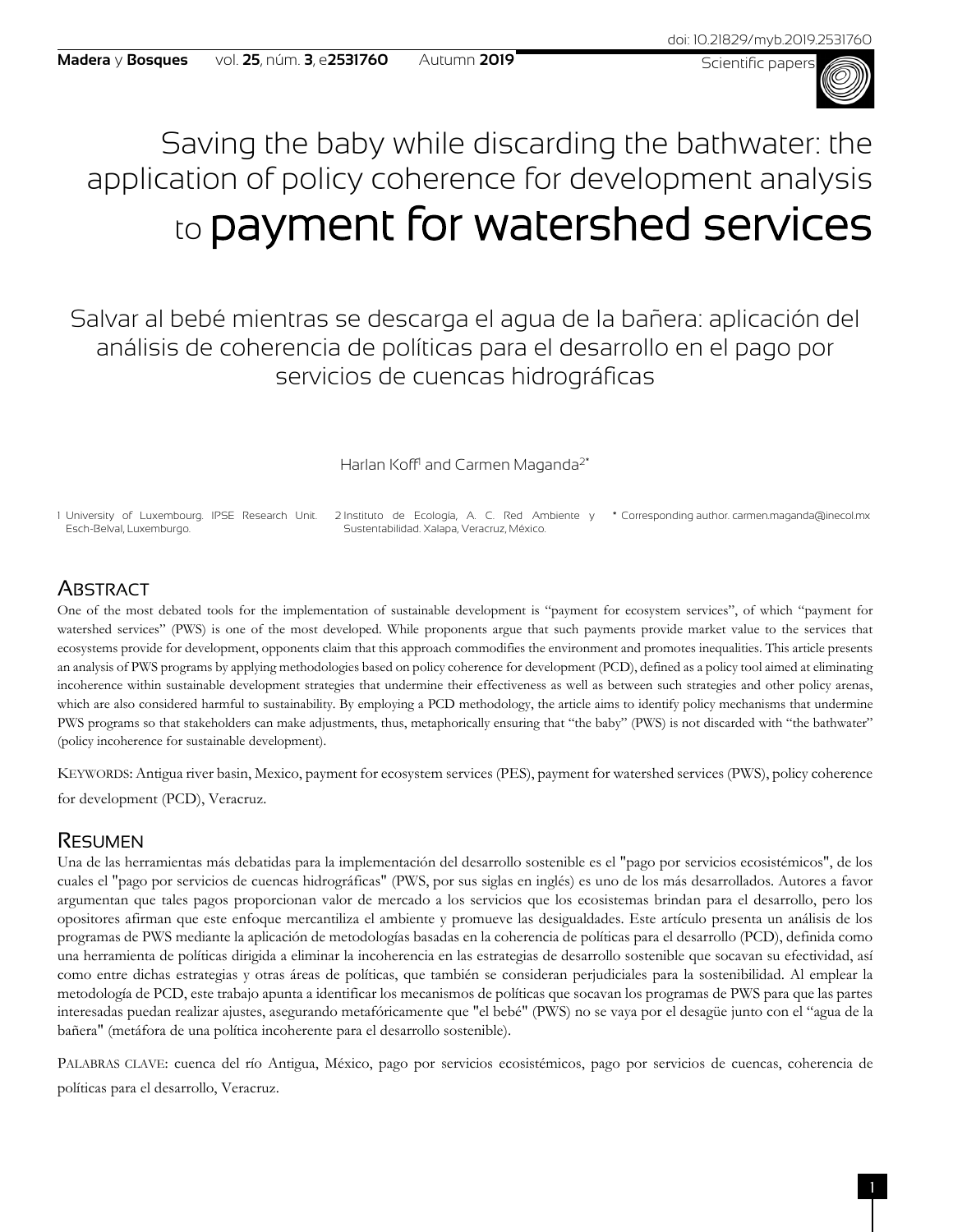## INTRODUCTION

In his 2008 article in *Environment and Planning C* (Government and Policy), Andrew Jordan (2008) illustrated through a comprehensive review of the literatures on sustainable development and governance how these two concepts provide a weak foundation for development policies because they are muddled and contested terms. "Sustainable development" generally refers to "development that meets the needs of the present without compromising the ability of future generations to meet their own needs." (Brundtland Commission*,* 1987) which focuses on allocation of resources including common goods. "Governance" is defined as "the changing relationships between actors situated at different territorial levels, both from the public and the private sectors" within decision-making processes (Marks, 1993) with a focus on shared responsibilities and interactions.

Despite these opaque definitions, these paradigms are the pillars of the 2030 Agenda for Sustainable Development (United Nations, 2015), which aims to foster transformative development, defined as universal development processes that promote human rights and socio-environmental justice at the local level and address power imbalances in the global political arena (Martens, 2015). This agenda surpasses traditional notions of "sustainable development" and "governance" in its aims and scope.

The 2030 agenda normatively guides development cooperation in the global arena and in principle, it provides the benchmark for "successful" policymaking in the field of sustainable development (Adger *et al*., 2003). This has been problematic, however. Cross-regional research has in fact shown how "sustainability" and "governance" mean different things to different actors in different world regions (Koff, 2016). For this reason, stakeholders and academics alike have worked to develop policy tools aimed at operationalizing sustainable development through concrete objectives and methodologies (Adams *et al*. 2004; Berry *et al*., 2012).

One of the most prominent and debated approaches to the implementation of sustainable development is "payment for ecosystem services", of which "payment for watershed services" (PWS) is one of the more well-known and widely practiced. While proponents argue that such payments provide market value to individuals or communities that promote and maintain the services that ecosystems provide humanity for development, opponents have claimed that this approach commodifies the environment and promotes inequalities, thus limiting its normative impact (Schomers, and Matzdorf, 2013). Very little middle ground exists between these positions. This article responds to the following research question: How can policy coherence for development (PCD) be operationalized as a methodology that can improve the effectiveness of PWS initiatives? "Effectiveness" is defined as the achievement of program objectives in line with the transformative development promoted by the 2030 Sustainable Development Agenda. It engages the limited "middle ground" in debates on PWS by proposing a means through which policymakers can address normative concerns associated with this policy tool.

The article has seven sections. Following this introduction, part two presents the objectives of the article. Part three then introduces PCD as a conceptual and methodological lens through which PWS is examined. Part four then reviews the literature on PWS and raises the most salient discussions in contemporary debates over this policy strategy. This is followed by part five that presents empirical results of PWS programs in the Antigua River Basin located in the center of the State of Veracruz in Mexico utilizing a PCD methodology. Finally, part six presents the discussion of empirical results followed by part seven which is the conclusion.

A novelty of this article is the operationalization of the PCD approach in a Water Basin. Thus far, attempts to improve the effectiveness of PWS programs have been dominated by measures aimed at improving social participation in the definition and implementation of these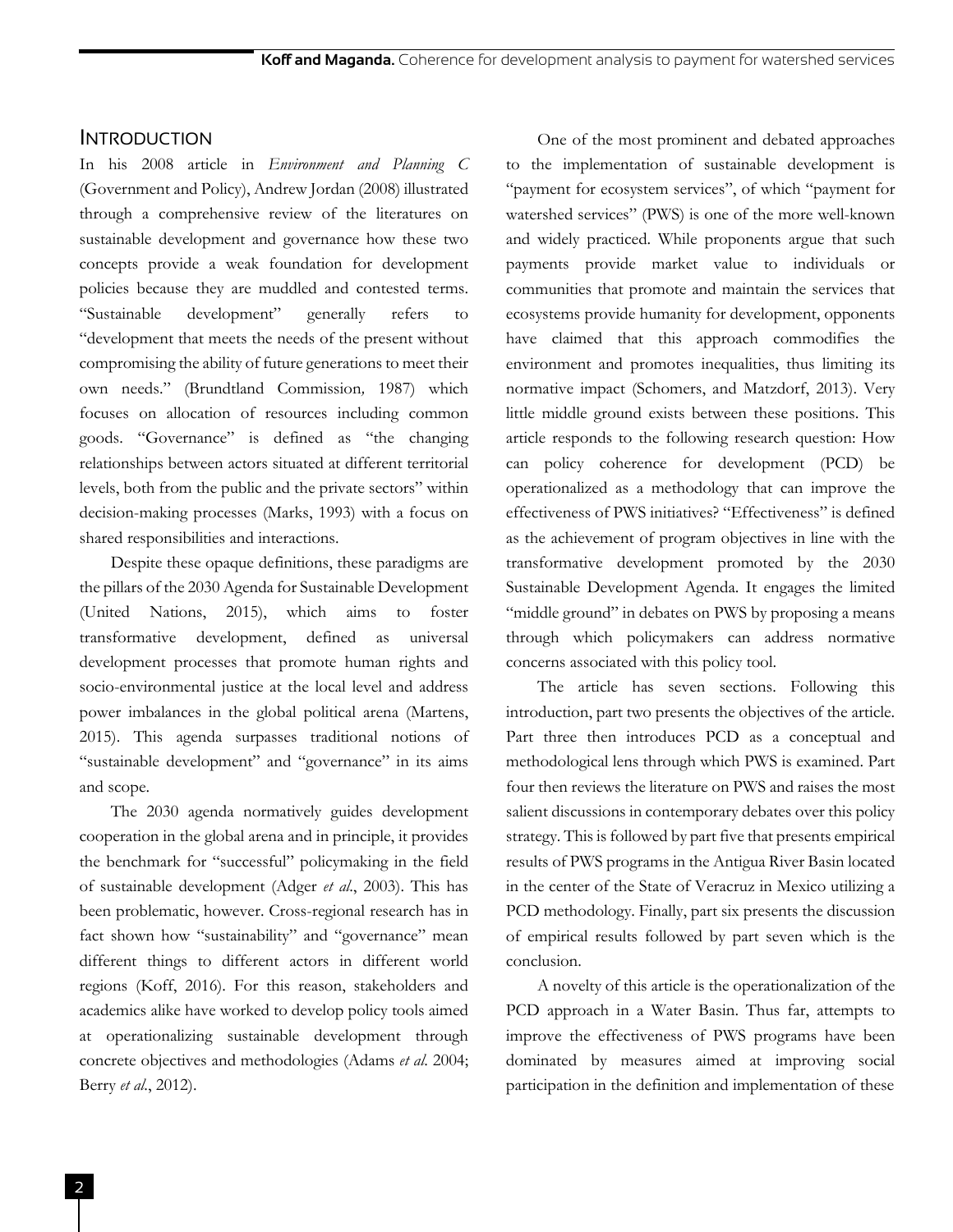initiatives (Adams *et al*., 2004). Despite implementation of such approaches, PWS programs are still criticized for unintended negative social impacts (Ruiz-Mallén *et al*., 2015). This would suggest that other variables beyond social participation should be considered when analyzing PWS. This article addresses this gap by applying methodologies based on policy coherence for development (PCD) to PWS. By employing a PCD methodology, the article pursues two main objectives.

## **OBJECTIVES**

First, this work aims to identify policy mechanisms that undermine the successful application of PWS programs so that stakeholders can make adjustments, thus, metaphorically ensuring that "the baby" (PWS) is not discarded with "the bathwater" (policy incoherence for sustainable development). Second, the article aims to reinforce our operationalization of sustainable development and innovate the way that PCD is utilized as a policy tool given the commitment to it by international organizations such as the United Nations (UN), European Union (EU) and Organization for Economic Co-operation and Development (OECD).

## MATERIALS AND METHODS

#### The Operationalization of PCD

PCD has emerged as an important policy tool since the 1990s. Thus far, it has only been utilized as a policy framework for international donors. The EU adopted PCD with the Maastricht Treaty in 1993 and the Cotonou Partnership Agreement in 2000 (Laakso, *et al*. 2007). However, only in 2005 was PCD established on the EU agenda with the Commission adopting a communication with a focus on PCD and the EU Council adopting conclusions on PCD (Centre for European Policy Studies [CEPS], 2006). PCD was also integrated into the EU development policy program, (European Consensus on Development, EU, 2006). The Lisbon Treaty of 2009 further reinforced the European Union commitment to PCD, stating that 'the Union shall take account of development cooperation in policies that it implements which are likely to affect developing countries' (Art. 208). The EU is also committed to a biannual PCD reporting process (European Commission, 2007; 2011).

Similarly, PCD has been on the OECD agenda since the early 1990s. The 2002 Ministerial Statement (OECD Action for a Shared Development Agenda) points out that, when formulating policies across the policy spectrum, OECD countries should take account of the potential impact on developing countries. In response to the 2002 Ministerial Statement, the OECD launched a program on Policy Coherence for Development (OECD 2005). In 2008, ministers of OECD countries adopted the Declaration on Policy Coherence for Development (OECD 2009). The Development Assistance Committee (DAC) of the OECD, which includes most EU member countries and the European Union, has organized peer reviews of its member states' development policies, where policy coherence has received growing importance. In 2007, the Development Co-operation Directorate and the Development Centre of the OECD jointly created the OECD Network of National Focal Points for Policy Coherence for Development ('the PCD Network') 'to establish better communications between the OECD and officials in capitals on Policy Coherence for Development'. At the meeting on 9 February 2012 in Paris, the Network envisioned that PCD would be a core element of the new development paradigm (OECD 2012).

Globally, the United Nations has also adopted PCD. It is a pillar of the Sustainable Development Agenda and it is specifically referenced in Target 17.14 as one of the governance mechanisms through which the UN and member states are pursuing the implementation of the SDG's. In terms of natural resource management, the UN is promoting PCD through its CLEWS program (climate, land-use, energy and water) which examines how investments in one strategic resource affects the others.

While the UN, EU and the OECD have championed PCD internationally significant criticisms of its implementation remain prominent. First, scholars such as Siitonen (2016) have argued that the implementation of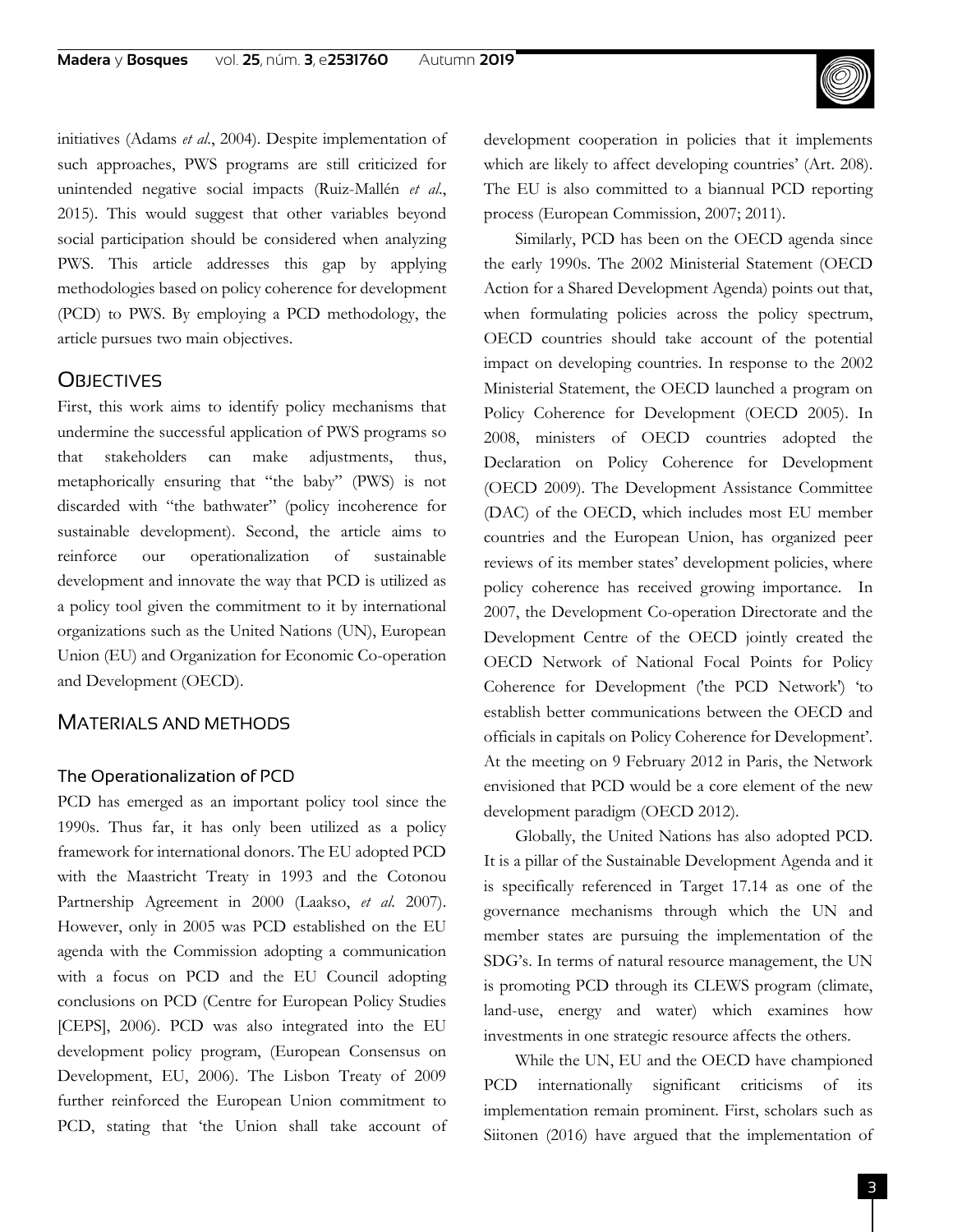PCD by supranational organizations has been limited to their own policies or those of their own member states. In doing so, the tool has not been employed to detect incoherences that exist in parts of the world where development occurs. Moreover, because this tool has been implemented in a donor-centric way, Thede (2013) contends that it actually reinforces global inequalities by highlighting the differences between aid donors and aid recipients. Similarly, Koff and Maganda (2016) have shown how supranational organizations, such as the European Union, have employed PCD as a policy tool to improve the efficiency of their programs at the expense of normative change and global equity. Finally, Carbone and Keijzer (2016) have shown how PCD has been pursued through institutional reform more than policy implementation. By applying PCD analysis to PWS initiatives in Mexico within the framework of transformative change, this article addresses all of these concerns.

The article employs PCD analysis by adopting the eight different typologies of incoherences identified in the literature on PCD as methodological categories (Carbone, 2008; Koff, 2017; Koff *et al*. 2016), which are presented in table 1. In the field of sustainable development, PCD has received prominent attention in discussions on agricultural policy (Matthews, 2008; Carbone, 2009), fisheries (Kazcynski and Fluharty, 2002), biodiversity (Nilsson *et al*., 2012), energy (King *et al*., 2013), food security (Sarelin, 2007), climate change (Kok and de Coninck, 2007), water (Koff and Maganda, 2016) and the post-2015 agenda in general (Pilke & Stocchetti, 2016; Millán, 2015). However, there is a dearth of analysis of sustainability with PCD as a methodology (rather than a goal unto itself), defined as the categorical analysis of public policy initiatives through the identification of different coherences/incoherences.

TABLE 1. Typologies of Policy Incoherence for Development.

| Typology of Incoherence          | Definition                                                                                                                                                                         |
|----------------------------------|------------------------------------------------------------------------------------------------------------------------------------------------------------------------------------|
| Horizontal incoherence           | Incoherence between development aid and non-aid policies                                                                                                                           |
| Vertical incoherence             | Incoherence between policies of regional organisations and member<br>states                                                                                                        |
| Inter-donor incoherence          | Incoherence between development policies of a region's different<br>member states                                                                                                  |
| Internal incoherence             | Inconsistencies between the objectives and means of a given policy (i.e.<br>measurement techniques)                                                                                |
| Inter-organisational incoherence | Incoherence between the development policies of a donor country's<br>government and civil society organisations                                                                    |
| Multilateral incoherence         | Incompatibility between the development goals and procedural norms of<br>international organisations such as the EU, OECD, the UN, and the<br>international financial institutions |
| Financial incoherence            | Incoherence between development funding in donor states and those in<br>aid receiving states                                                                                       |
| Normative incoherence            | Incoherence between policy strategies in development and non-<br>development policy arenas and core values of liberal democratic<br>societies                                      |

Source: Koff, H. (2015).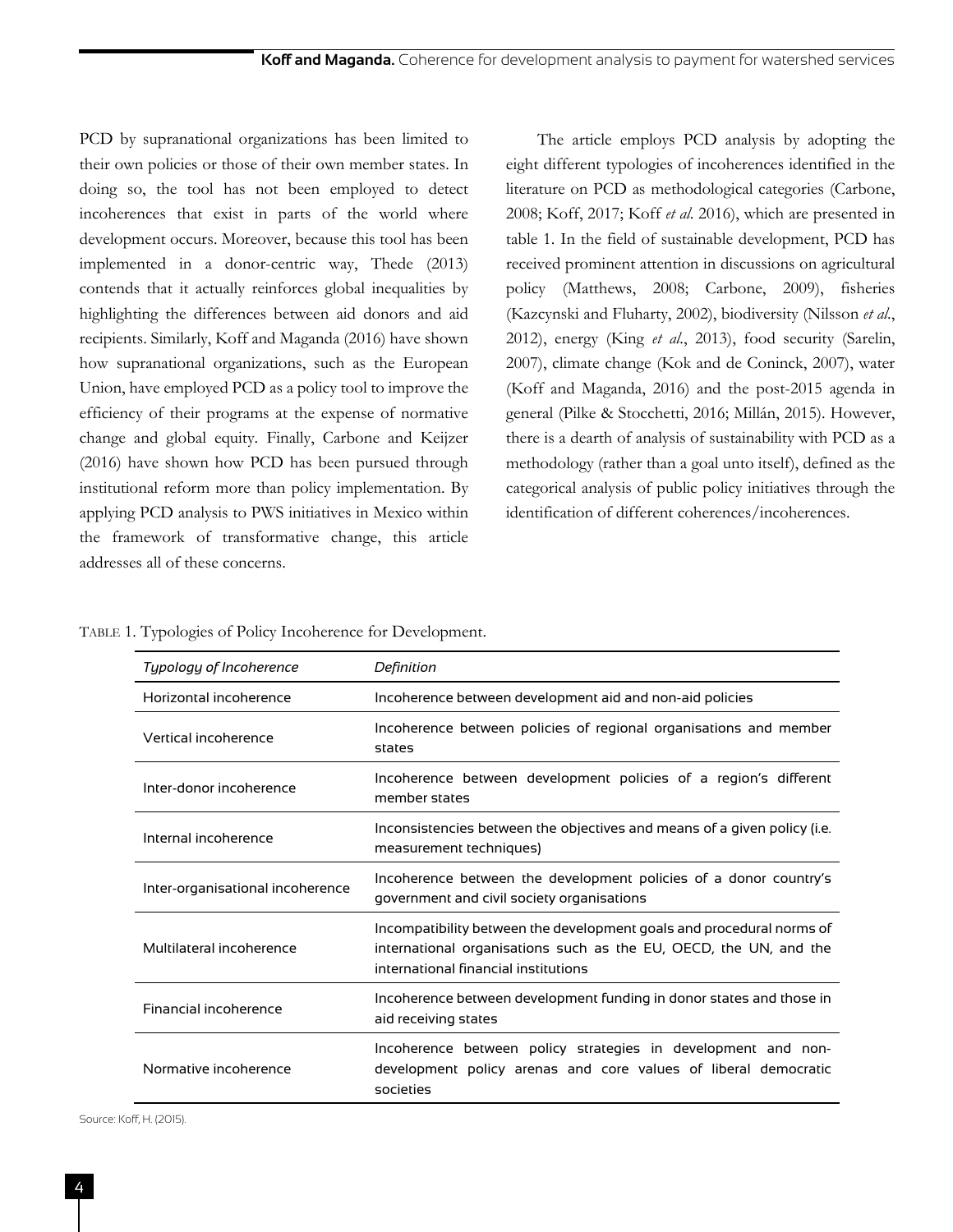

This article argues that PCD can become innovative from a policy standpoint when applied to specific development contexts, such as water basins or clearly defined ecosystems. While current uses of PCD as a policy tool highlight its strengths because they prioritize sustainable development over competing policy arenas and they identify specific challenges regarding development policy implementation, contemporary approaches only scratch the surface of PCD's potential contributions to transformative development as defined above. Instead, the application of PCD as a methodology to examine policies/programs at different scales of analysis could maximize its impact. This is explored here through the application of a PCD methodology to PWS initiatives in the Antigua river basin in part four below. This analysis is based on the modeling of PWS initiatives through the identification of internal and external (in)coherences based on the categories presented in table 1. This methodological model is presented in figure 1 and applied in section four below.



FIGURE 1. PCD as a methodological model for policy analysis.

Source: Figure designed by authors.

Note that the "multilateral coherence" category in table one has not been included in the model because it is specific to the international arena.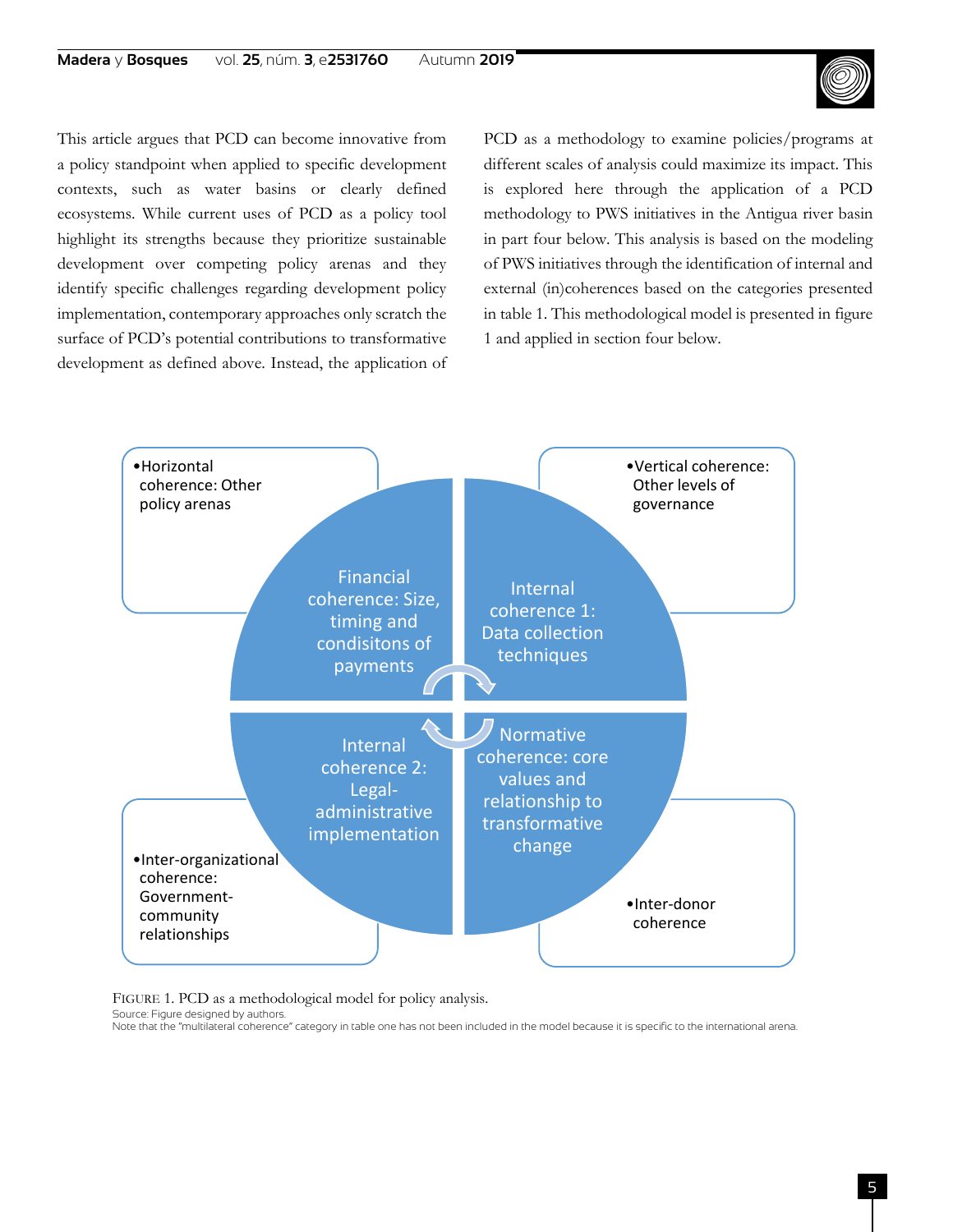#### Research Design and Data Collection

This work is part of a larger project entitled "Experimental Frameworks for Evaluating Net Effects of Hydrologic Service Payments on Coupled Social-Ecohydrological Systems" (CH2ILES), funded by the National Science Foundation (project number ICER/GEO 1313804), that examines PWS programs in the Antigua River Basin in the center of the Mexican state of Veracruz (Fig. 2), which can be considered a critical case for the study of PWS for a number of reasons:1) the PWS programs in the region are long running, 2) there is a diversity of PWS program types in the region, 3) there are many unanswered questions about how land use/land management change (the target of PWS) impacts the socio-ecological system, and 4) the project is providing a rich data set on which to assess PWS performance. Also, the city of Coatepec, Veracruz, located in the cited basin, is the site of the pilot initiative for PWS in Mexico named "Coatepec Trust for Forest and Water Conservation" (*Fideicomiso Coatepecano para la Conservación del Bosque y el Agua*, Fidecoagua), and is one of the matching program case studies in the CH2ILES research project. The second initiative in an adjacent sub-basin is the "Compensation Program for environmental services of the Pixquiac river watershed" (Prosapix). The Basin is also home to the national payment for watershed services run by Mexico's Forestry Commission (PSAH-Conafor) (Table 2).



FIGURE 2. Location of the Antigua River Basin and subwatersheds Source: Map created by Juan Jose von Thaden Ugalde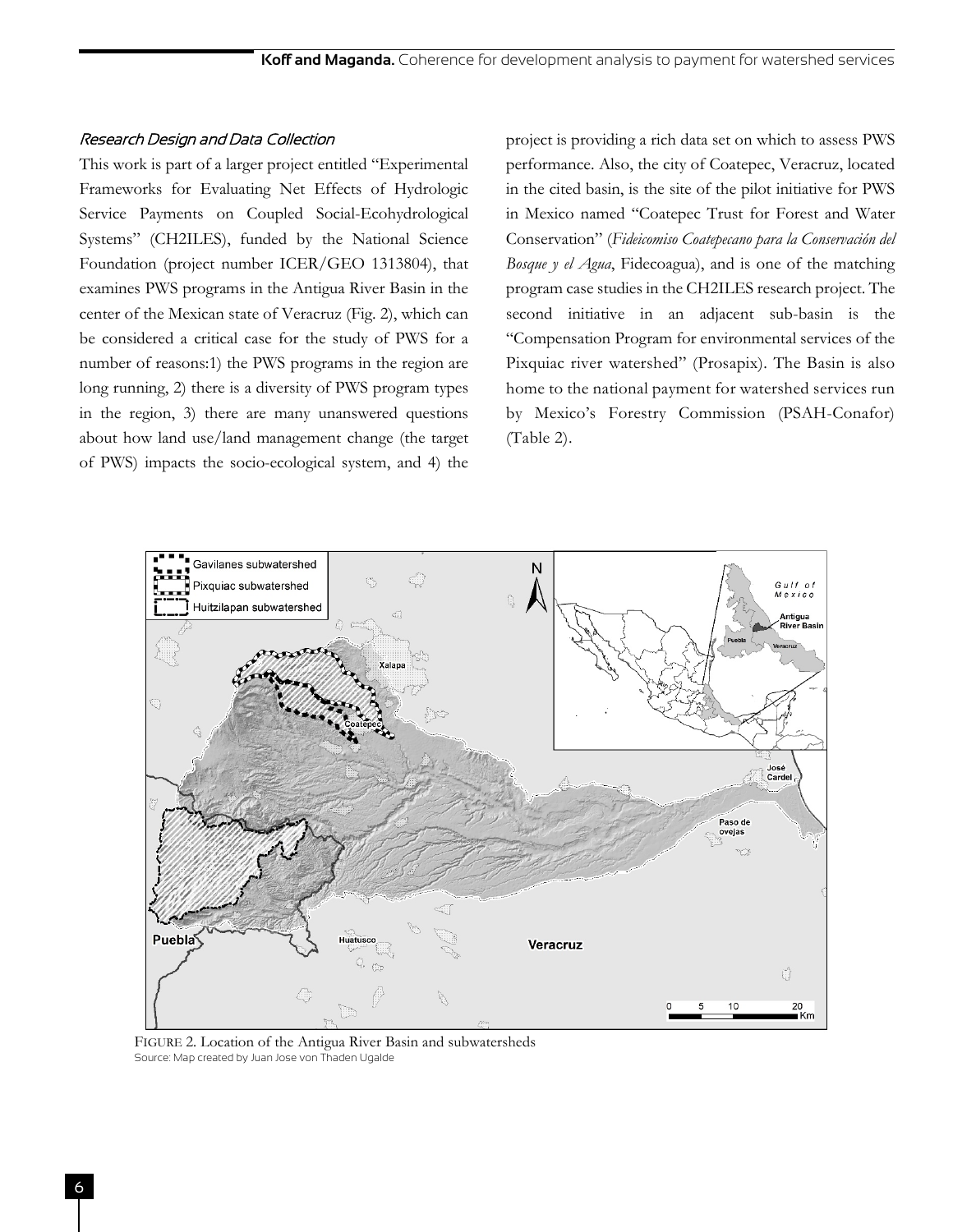

|  |  |  |  |  |  | TABLE 2. Comparison of PWS Initiatives in the Antigua Basin. |
|--|--|--|--|--|--|--------------------------------------------------------------|
|--|--|--|--|--|--|--------------------------------------------------------------|

|                               | <b>PSAH-CONAFOR</b>                                                                                                     | <b>FIDECOAGUA</b>                                                                                                                      | <b>PROSAPIX</b>                                                                                                                                                                                                                                                                       |
|-------------------------------|-------------------------------------------------------------------------------------------------------------------------|----------------------------------------------------------------------------------------------------------------------------------------|---------------------------------------------------------------------------------------------------------------------------------------------------------------------------------------------------------------------------------------------------------------------------------------|
| <b>Objectives</b>             | Create markets for<br>ecosystem services; pay<br>landowners to conserve<br>forests; decrease<br>poverty in forest areas | Conserve forest resources<br>and maintain water<br>supplies of Coatepec;<br>prevent soil erosion and<br>damage to natural<br>resources | Act as a financial instrument for<br>the holistic management of the<br>water basin; support the<br>conservation of all watershed<br>services through reforestation<br>and protection of natural<br>resources                                                                          |
| Payments per<br>Hectare (MXN) | 300/ha for forest land<br>1100/ha for at-risk<br>deforestation zones                                                    | 1000/ha                                                                                                                                | 1100/ha                                                                                                                                                                                                                                                                               |
| Type of<br>Compensation       | Economic                                                                                                                | Economic                                                                                                                               | Economic plus Technical<br>Assistance                                                                                                                                                                                                                                                 |
| Initial Budget                | 200 × 10 <sup>6</sup> MXN (2002)                                                                                        | $1 \times 10^{6}$ MXN (2003)                                                                                                           | 300,000 MXN (2006)                                                                                                                                                                                                                                                                    |
| Parameters for<br>payments    | Calculation of<br>opportunity costs of the<br>land for three agricultural<br>activities at the national<br>level        | Calculation of profits per<br>hectare earned by the<br>average number of coffee<br>producers in the region                             | Calculation approximately<br>based on earnings from<br>livestock                                                                                                                                                                                                                      |
| <b>Financial Stability</b>    | Stable                                                                                                                  | Semi-stable                                                                                                                            | Unstable                                                                                                                                                                                                                                                                              |
| <b>Activities</b>             | Passive forest<br>conservation; best<br>practices in soil erosion                                                       | Passive forest<br>conservation; forest<br>restoration                                                                                  | Promotion of sustainable<br>management of wood and non-<br>wood natural resources;<br>capacity building and public<br>education around importance<br>of watersheds and the use of<br>their resources; seed funding<br>for projects on new forms of<br>production; forest restoration. |

Source: Rodríguez Camargo, N. R. (2015) Chapter 4, p. 23.

Field research was carried in the Antigua Basin from January 2016 to March 2017. In order to operationalize PCD, research has been based on a review of the academic and professional literatures on PWS and PCD, as well as policy documents related to both development strategies in Veracruz and PWS programs in the Antigua Basin. New data has been generated through the organization of a roundtable including ten stakeholders (representatives of government agencies and non-governmental organizations (NGOs)) involved in PWS debates in the Antigua Basin which was organized within the IV *Congreso Nacional de Manejo de Cuencas Hidrográficas* (IV National Conference on the Management of Hydrographic Basins) held in Xalapa, Mexico, 26-28 October, 2016. Participants were recruited through previous contacts with different organizations and semi-structured questions were sent to them before the roundtable was held. Participants were also invited to submit questions as well. During the roundtable, the authors mediated the discussion by maintaining focus on the previously circulated questions. The debate was then opened to the public and participants were again invited to raise relevant queries.

A follow-up discussion was held with the panel participants in March 2017 in order to validate the research findings. On this occasion, a draft of the empirical findings was circulated to participants before the workshop in addition to a list of questions based on preliminary conclusions. Based on this draft and the list of questions, the discussions on PWS programs in the Antigua Basin was utilized to validate our findings. The responses of the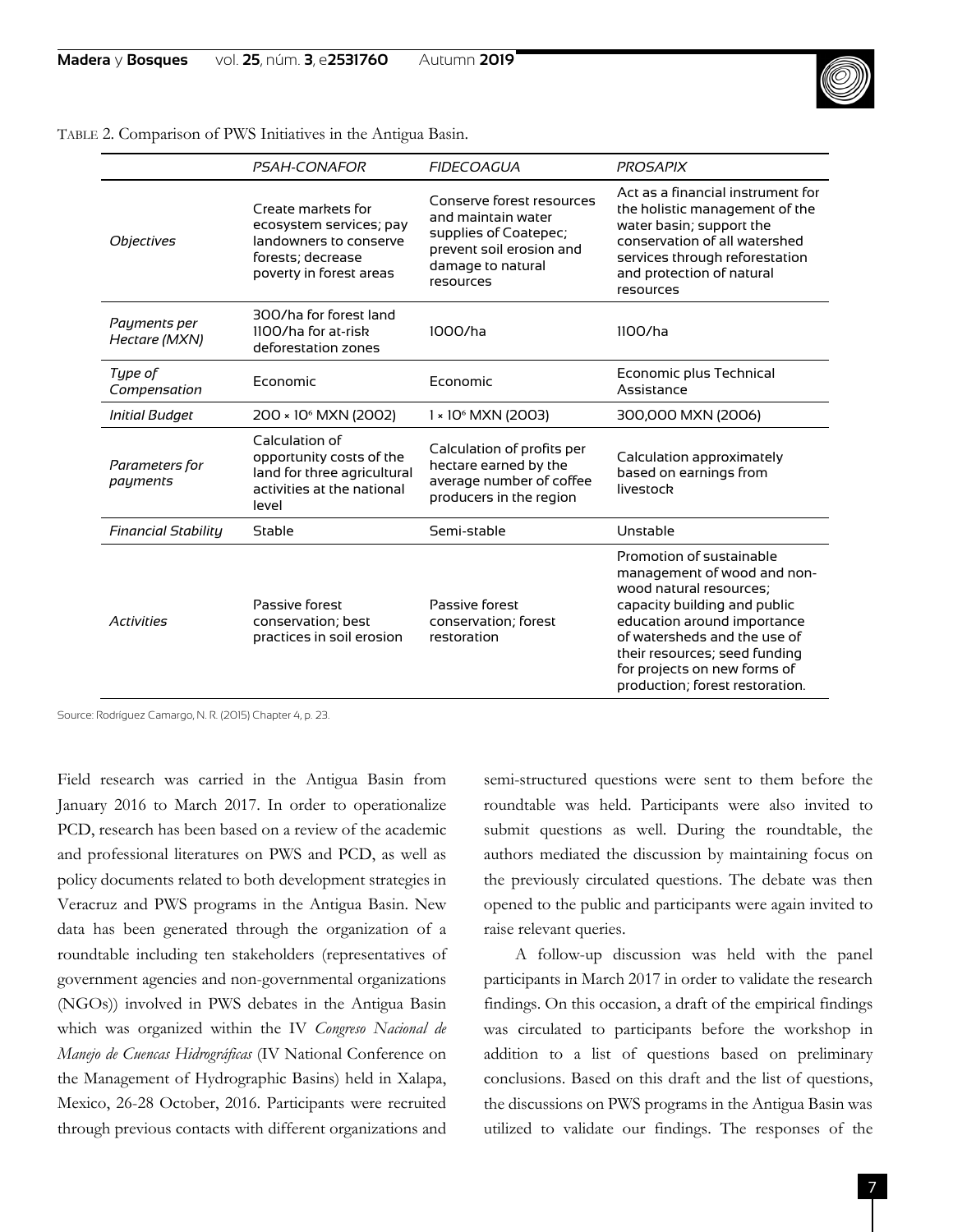participants in these two structured policy fora informed the empirical analysis presented in part three below.

Unlike traditional research on PWS which focuses specifically on those programs, a PCD approach is innovative because it considers the interaction between PWS and other policy arenas. The stakeholders interviewed in the policy forum and the follow-up meeting are government officials and representatives of NGOs that are active in both environmental and non-environmental policy arenas, such as forestry, water, climate change, agriculture, social integration and education. Stakeholders in the areas of security and commerce were invited to participate as well but they declined our invitation. Moreover, five semistructured interviews were carried out with academic experts on PWS, development in the state of Veracruz and agricultural and social policies; and four interviews were carried out with local entrepreneurs in sustainable tourism during a site visit. Between the policy fora and the individual interviews, nineteen stakeholders provided empirical information for this article.

# Debates over Payments for Watershed Services: Salient Issues and Competing Appreciations

Payments for watershed services have emerged within the framework of the broader payment for ecological/ecosystem services (PES) movement. This approach provides economic incentives to landowners to engage in land management practices that conserve or restore ecological services. Such strategies emerged in the 1970s as a way to increase public interest in conservation of biodiversity (Gómez-Baggethun, de Groot, Lomas and Montes, 2009). As stated above, payment for watershed services is the fastest growing example of PES worldwide due to global concern regarding the decline of hydrological resources. By assigning a utilitarian value for environmental services, PES programs aim to provide financial rewards to compensate and set "decisions for nature" on a more equal footing with other economic considerations. These payment schemes seek to address water-related problems, such as scarcity or pollution by directly linking producers

of watershed services to consumers through ways that explicitly incorporate market value to these services (Asbjornsen *et al*. 2015). Such programs have been promoted by international organizations (Kyoto Protocols), especially with focus on developing countries. According to Mayrand and Paquin (2004), Kosoy *et al*. (2007) and others (Alix-Garcia *et al*. 2005), over 300 PES programs have been established worldwide. In the broader scope of all ecosystem services, Costanza *et al*. (2014) estimate that the total global value of ecosystem services in 2011 was USD 125 × 1012/year. Moreover, Milder *et al*. (2010) estimate that by the year 2030, markets for biodiversity conservation could contribute to poverty alleviation throughout the world by benefittinglow-income households in developing countries, carbon markets, markets for watershed protection, and markets for landscape beauty and recreation.

The literature specifically focusing on PWS programs has detailed the underlying economic logic of this policy approach. Wunder, Engel and Pagiola (2008) have shown how this strategy includes two payment approaches: 1) beneficiary-financed, under which the users of ecological services pay for them directly and 2) government financed, under which the government pays for ecological services on behalf of users (Wunder *et al*., 2008). The authors also contend that PWS are effective remedies for the mismanagement of watershed services. Other authors have focused on the indirect benefits of PWS programs. Muradian (2013) has shown how PWS can act as the basis of collective action aimed at environmental conservation. Garbach, Lubell and DeClerck (2012) focus their analysis on the ways that payments stimulate social communication between farmers.

Despite its emergence throughout the world, PWS strategies remain controversial for different reasons. First, no universal definition of "ecosystem service" or "watershed service" exists. Boyd and Banzhaf (2006) contend that such terms are too "ad hoc" to have meaningful value. Mokondoko *et al*. (2016) argue that the bundling of these services has restricted financing for PWS in Mexico by not making the argument of their importance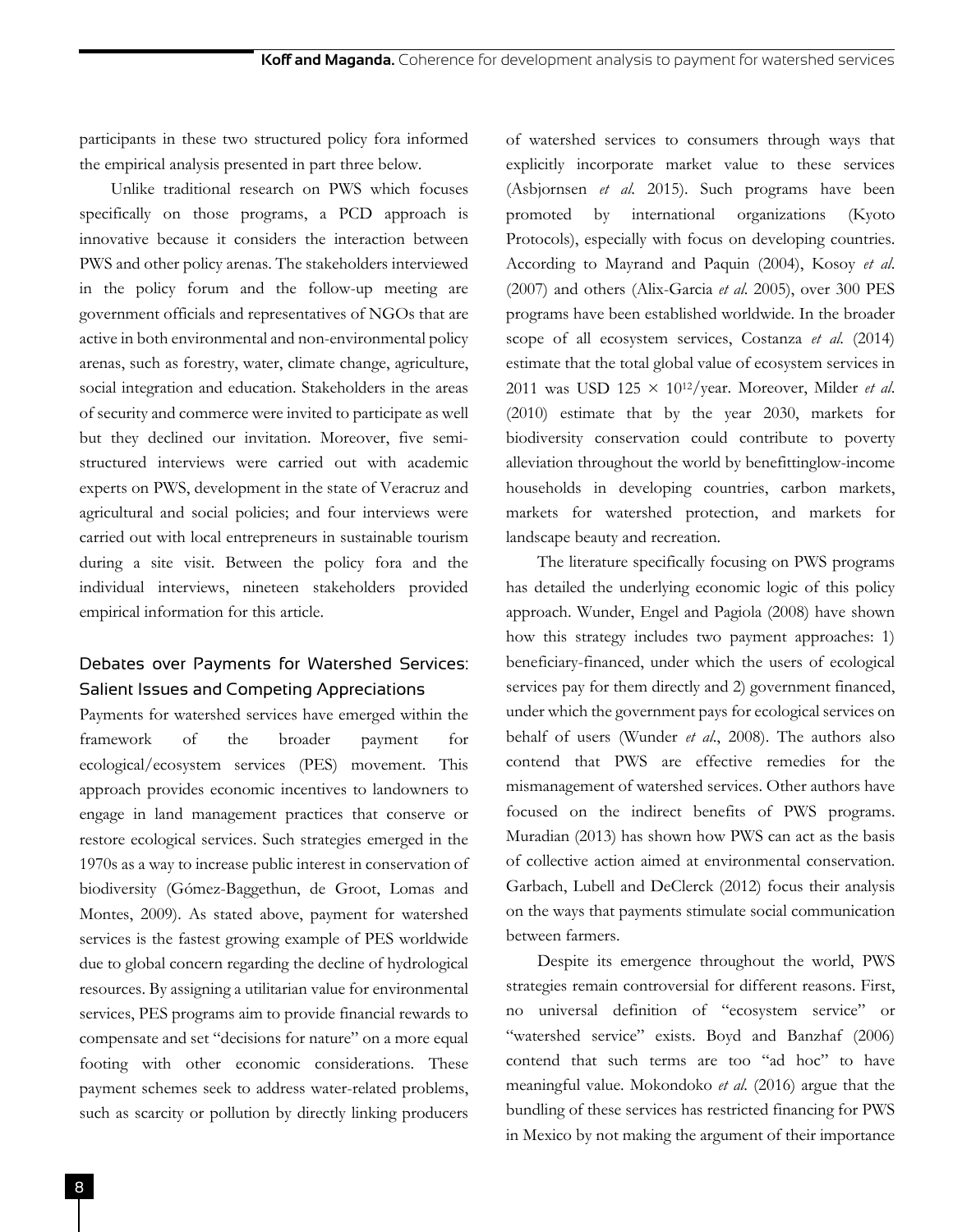

for particular sectors. Similarly, the lack of definition of watershed services has been recognized in policy documents. The 2005 *Millennium Ecosystem Assessment* identified 24 different ecosystem services (*Millennium Ecosystem Assessment*, 2005) which are very different in character. These services vary from those related to food production to climate change, to energy, etc. The disparities between these fields has also led to criticisms related to the lack of integrated solutions provided by this policy approach (Wunder *et al*., 2008). Other studies have highlighted the negative influences of PWS (and PES more generally) on other arenas such as social inequality (Corbera *et al*., 2009; Börner *et al*., 2017), adaptation to global change (Murandian *et al*., 2013) and poverty alleviation (Ruiz-Mallén *et al*., 2015)

Of course, the conceptual confusion surrounding this term has led to methodological debates as scholars have criticized PWS approaches for their measurement difficulties. The assignment of economic values to watershed services is often contested for being a practice that is too subjective. Boyd and Banzhaf (2006) criticize such approaches for a lack of standardized environmental accounting units. Similarly, Redford and Adams (2009) argue that markets only exist for a certain range of ecosystem services, and some services are not amenable to pricing or valuation, thus complicating the implementation of the entire system. Boisvert *et al*. (2013) critically analyze market-based instruments for environmental protection and highlight the lack of attention paid to their design and impacts. Asbjornsen *et al*. (2015) have similarly underlined the lack of empirical studies that illustrate the impacts of PWS programs due to shortcomings related to monitoring and evaluation that reflect a lack of understanding of the complex interactions between market-based PWS and the coupled human and natural systems (CHANS) in which they operate. They also contend that monitoring of hydrological services is very expensive and that it is difficult to scale up models from micro-watersheds to watersheds leading to generalizations from policy makers that more forest leads to more service provision, which is a risky proposition in many cases (Asbjornsen *et al*. (2015).

Finally, PWS is often criticized in the literature for reasons related to its underlying logic as much as its operationalization. Scholars such as Redford and Adams (2009) and Shapiro-Garza (2013) have contended that economic approaches commodify the environment by placing a monetary value on resources that outweighs the non-economic value of nature. Moreover, scholars (Redford and Adams, 2009; Alix-Garcia *et al*. 2005) have identified inherent tension between efficiency, effectiveness and equity as program objectives. Related to this, numerous scholars have contended that PWS programs do not pay close enough attention to surrounding social contexts. For example, Muradian (2013) discusses the subjective nature of assigning monetary value to watershed services due to cultural considerations that affect how the communities value specific services. Moreover, Rodríguez de Francisco *et al*. (2013) empirically examined payments for ecological services in Ecuador and showed how these programs reinforced social divisions, eroded community organization and exacerbated inequalities because such programs interact with existing development trajectories and power differentials. Another viewpoint contends that the focus on social context and equity has actually hurt the efficiency of PES programs (Samii, *et al*. (2014).

These criticisms of PWS programs have led to a rejection of many of their fundamental tenets. For example, PWS is often promoted as a way to ensure conservation of natural resources/biodiversity, but also as a strategy for poverty alleviation, social integration, the promotion of resilience and the pursuit of food and water security. While some programs have achieved conservation, most reviews of PWS initiatives (Rodríguez de Francisco *et al*. 2013; Asbjornsen *et al*. 2015) highlight the approach's limits in terms of social impacts. This would seem to indicate that PWS strategies, as designed and implemented today, are incompatible with the transformative development objectives that characterize the 2030 Sustainable Development Agenda because the SDGs extend beyond simple conservation. The following section addresses this assumption and indicates how policy coherence for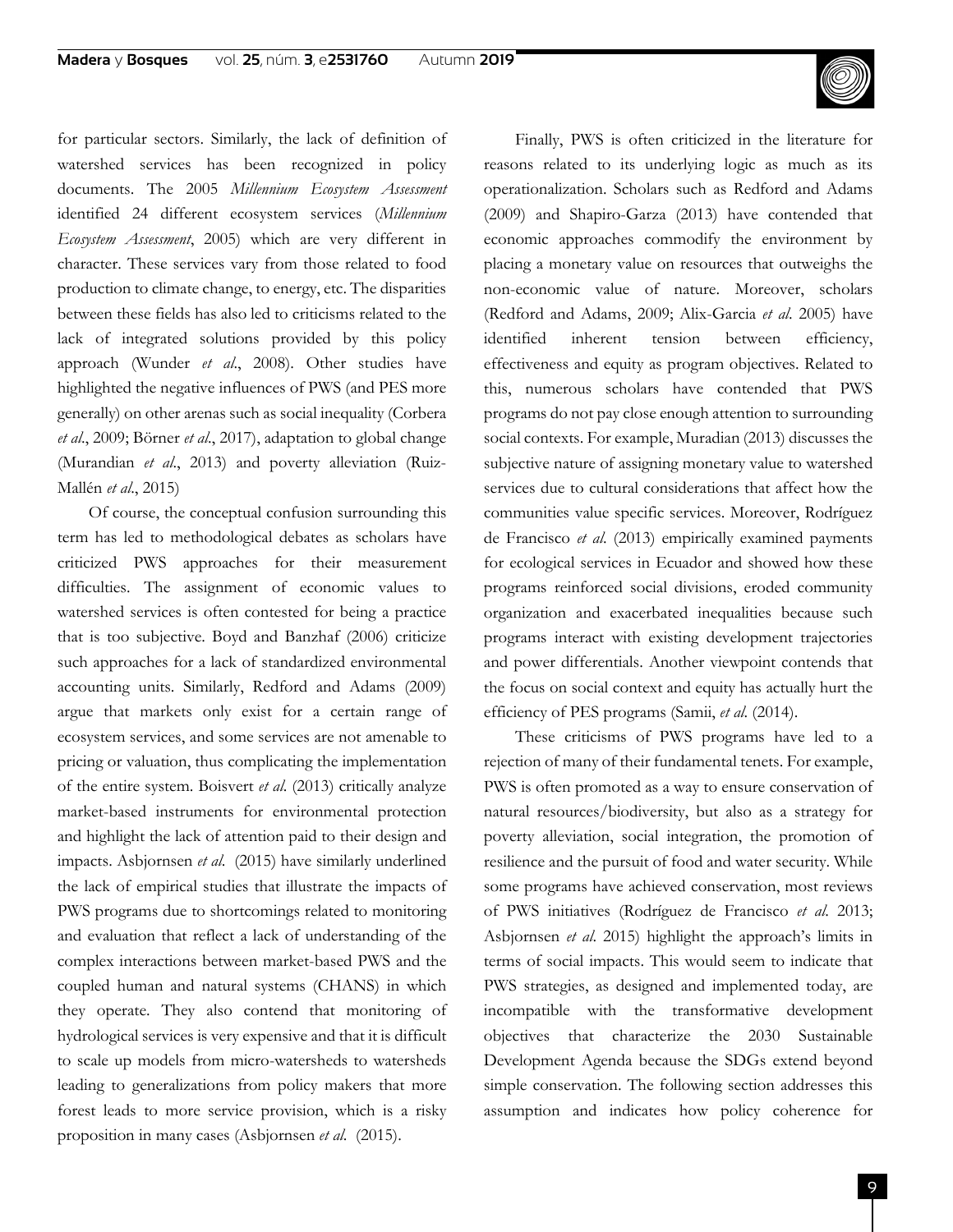development (PCD) methodologies can be applied to PWS programs in a way that fosters more transformative change.

## **RESULTS**

# Empirical Results: A PCD Approach to Transformative Development within the Framework of PWS

The previous section has outlined contemporary debates on PWS including the perceived weaknesses of current PWS strategies. However, as the 2030 Agenda for Sustainable Development promotes "transformative sustainable change," policy mechanisms that promote the implementation of the seventeen Sustainable Development Goals need to be identified. Critics of PWS claim that there is a dearth of scientific evidence legitimizing these programs and that their promotion is speculative. However, many of the proposed empirical studies of PWS (Milder *et al*. (2010), Zheng *et al*. (2013)) examine social and biophysical impacts in specific ecosystems/watersheds without necessarily studying the programs themselves. According to many scholars (Carpenter *et al*., 2009; Costanza *et al*. 2016) PWS and sustainable development as defined by the SDGs are not as separate as they seem. This article aims to fill this gap in the literature by proposing a policy coherence for development approach, which analyzes PWS within the framework of transformative development as defined by the SDGs. In this regard, the analysis will discuss PWS by examining its relevance in terms of conservation, social integration and sustainable economic development in communities where it is practiced. Empirical considerations are based on the data gathered during the public forum and follow-up meeting as well as empirical interviews mentioned above.

## Exploring the transformative potential of PWS in the Antigua River Basin Through PCD Analysis

PWS has become a prominent mechanism in Mexico for addressing deforestation and water scarcity issues. These programs were initially proposed in 2003 in response to severe deforestation, overexploitation of aquifers and high poverty rates in rural areas. In this regard, PWS was linked to conservation and social integration objectives. The main objective of the Mexican PWS program was to prevent deforestation in poor and marginalized areas of hydrological importance. The program started with a clear focus on improving provision of hydrological services but over time it has been re-oriented toward a focus on socioeconomic issues (Muñoz-Piña *et al*. 2011): The project was run by Conafor, Mexico's National Forestry Commission which dispersed USD 384.6  $\times$  10<sup>6</sup> between 2003 and 2011 (García Romero, 2012). It expanded the geographic coverage of PWS from 126 000 hectares in 2003 to 330 000 hectares in 2011 (García Romero, 2012). León *et al*. (2012) narrate the evolution of Mexico's PWS programs through the following stages:

1. Gestation. In this phase, a group of academics, some from within the government and others from numerous universities, proposed, designed, and promoted the program. At that time, the forest strategy was incomplete. It focused exclusively on forests with high commercial value but neglected well-preserved forests that had little or no commercial value.

2. Institutionalization and maturation. The model went through a second stage during which the implementation of PSAH [Acronym for *Pagos por servicios ambientales hidrologícos:* Spanish term for payment for environmental and hydrological services] in 2003 was followed by the incorporation of other environmental services such as carbon sequestration and biodiversity. In 2006 the Mexican government obtained international financing (a loan from the World Bank and a grant from the Global Environment Facility) that built up its financial and operational capacity. In that same year, the Program Technical Advisory Committee was integrated into the system in order to advise Conafor on the implementation of PES frameworks. Then, in 2007, the program received a huge influx of capital as its budget was increased from USD  $18 \times 10^6$  to nearly USD  $100 \times 10^6$ .

3. Adjustments and expansion. The past ten years have been good to PSAH and it has entered a third stage of development. The program has a national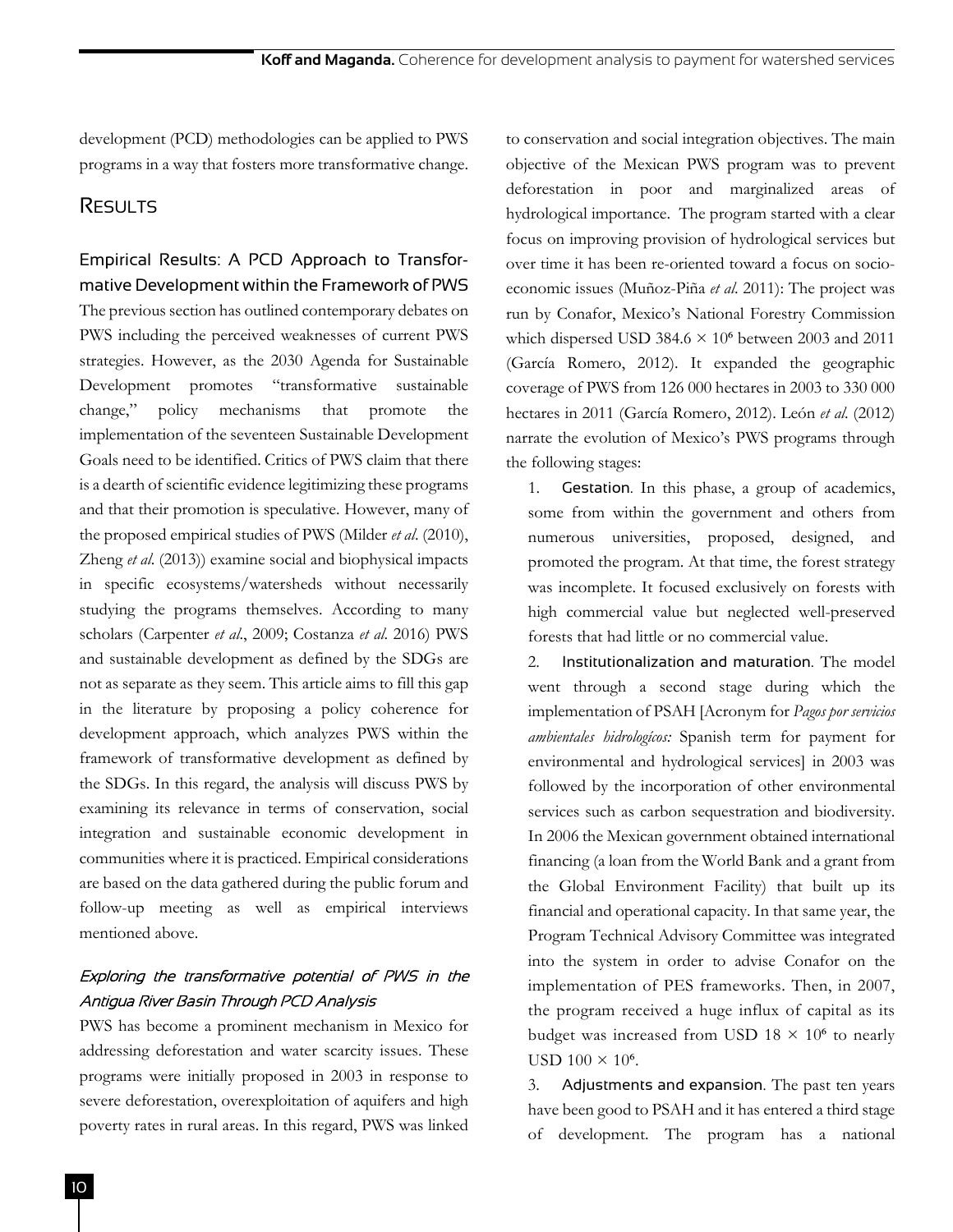perspective, which has clearly been positive but has limited the focused attention on regions that are a priority for the provision of environmental services. While the program does have targeting criteria, the total eligible land area is so large that it results in scattered payments and varying impact payments for the maintenance of these services, with the exception of natural protected areas. Indeed, the allocation criteria have influenced the targeting of payments in some areas, primarily natural protected areas, where 61 percent of the program's budget is designated. In addition, if we were to critique the program, we might point out that payments for non-use of resources alongside weak social capital may discourage local development processes. (León *et al*. 2012)

In terms of program implementation, the government and the owner of the forest sign a five-year contract whereby the owner receives a payment at the end of each year if the forest is conserved. The payment seeks to cover the opportunity costs for landowners of preserving the forest. The program focuses on areas where commercial forestry is not feasible, since there are other government programs that support sustainable commercial exploitations (García Romero, 2012). As with most PWS programs, it is difficult to ascertain how affective these initiatives have been. On one hand, the Mexican PWS program successfully prevented 18 000 hectares from being deforested (OECD, 2014). However, this statistic represents only a small fraction of the geographic coverage of the program. (García Romero, 2012) Also, little progress was made in the fight against poverty in participating geographic areas. According to Rolón Sánchez (2009), the levels of marginalization in areas participating in PWS programs have not been significantly affected. The percentage of corresponding residents living in "very high" marginalization increased from 25% in 2003 to 37% in 2008 after reaching 50% in 2007. Those living in "high" marginalization decreased minimally from 47% to 45% during the same period. (Rolón Sánchez, 2009). Of course, the levels of marginalization are affected by many more variables than the existence of a PWS program.

La Antigua basin in the Mexican State of Veracruz is one of the more visible cases where PWS has been implemented (Fig. 2). A significant body of literature has been published on this case. Many authors have examined the impacts of PWS programs in the basin through different approaches including technical implementation (Scullion *et al*., 2011), spatial analyses (Mokondoko *et al*., 2018), institutional decentralization (Nava-López *et al*., 2018), social participation (Jones *et al*., 2019), etc. These works have contributed to significant understanding of the strengths and weaknesses of PWS in the basin. This article builds on this interesting research because it addresses the interactions between PWS and other policy areas.

La Antigua is a basin that extends 3918 km2 from the Gulf of Mexico to the center of the state. The basin is characterized by high biodiversity including pine-oak forest, cloud forest, deciduous forest, riparian vegetation, induced and cultivated pasture (Proyecto Conservación de Cuencas Costeras en el Contexto del Cambio Climático [C6], 2017). In addition to the wide variety of plants found in the different forests in the basin, numerous endemic fish and amphibian species live there. In terms of economic activities, the basin fosters shrimp farming, coffee (some under forest cover), cattle raising, sugar cane production and seasonal agriculture. Moreover, the sustainable tourism sector has begun to emerge around the Antigua river and its tributaries, where rafting and other outdoor sports have become popular.

According to the participants in the aforementioned policy forum, these economic activities, especially farming and the limited industry that exists in the basin have threatened the local ecosystem. The Antigua basin has its relevance at the national level since it has been declared by *Instituto Nacional de Ecología y Cambio Climático* (INECC) and other researchers as a priority watershed due to its levels of degradation (Román-Jiménez *et al*., 2011), important number of users, and high amount of biodiversity (Cotler, *et al*., 2010). The Antigua river has been polluted by the runoff of chemicals used for agriculture and domestic use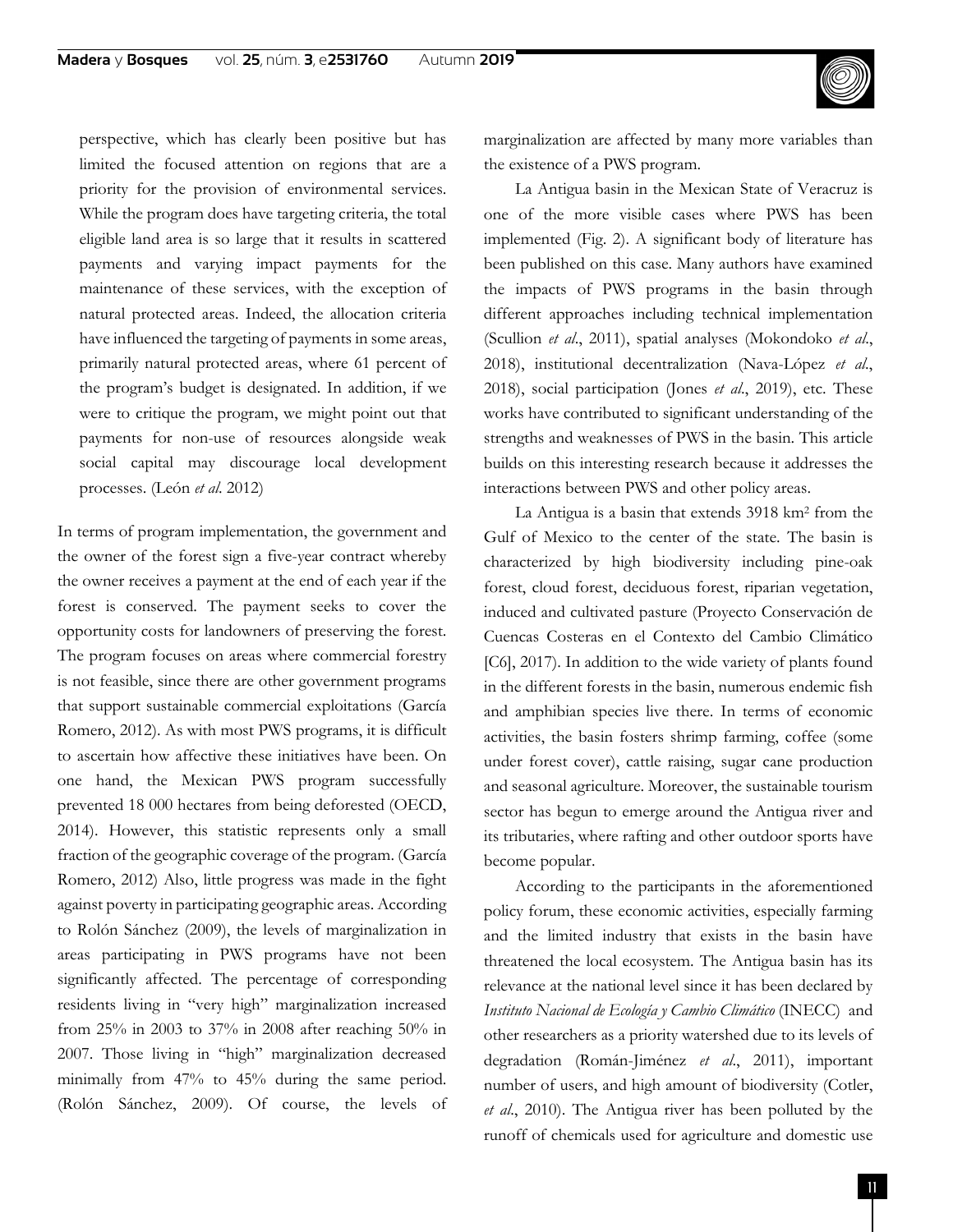as well as waste associated with coffee production. Moreover, according to interviewees, clandestine logging (which contributes to deforestation), the uncertainties in coffee pricing, sugar cane expansion and a recent attempt to build a hydroelectric dam near the town of Jalcomulco, threaten sustainable tourism in the region which attracts more than 40 000 visitors per year (personal interviews with tour operators and political organizers, 14 March 2016, Jalcomulco). Also, increased urbanization has promoted significant deforestation as the expansion of informal urban settlements around Xalapa (state capital of Veracruz) and the city of Coatepec has reduced cloud forest cover to only 7.6% (Benítez *et al*., 2012). In general, land management is an issue in the area as the lower part of the basin is characterized by small parcels of land while larger communal holdings characterize the upper part of the basin. Often the divisions between properties have been unclear, leading to social tensions (conclusion expressed by stakeholder participating in October 2016 Policy Forum).

In response to water scarcity and deforestation, the Antigua Basin has become the site of three prominent PWS initiatives. The first is the local government program in Coatepec which was established by Fidecoagua. The second program is the national PSAH initiative run by Conafor and the third program (Prosapix) has been forwarded by the *Comité de Cuenca del río Pixquiac* (Cocupix) which is a collective of local social actors. Table 2 above compares these initiatives.

What is interesting about the simultaneous presence of these PWS programs in the Antigua watershed is the seeming institutional coherence that exists between them. Scholarship (Fuentes & Paré, 2012; Vidriales-Chan & Mateos, 2016) on the Antigua basin has shown how governmental and non-governmental actors have participated in Cocupix with a vision of promoting a holistic and integrated management of the basin and its resources. Moreover, the experts interviewed for this project confirmed that the three PWS schemes outlined above have been coordinated since 2011 when "concurrent funding" was introduced for initiatives that were supported by different programs so that funding became

complementary rather than competitive. Finally, Fuentes and Paré have documented how Cocupix participated in the elaboration of the State of Veracruz's Sustainable Development Plan. From a PWS standpoint, these programs indicate significant levels of citizen input and social participation which should contribute to effective implementation. From a PCD standpoint, these measures indicate institutional commitments to policy coherence for development, which should successfully promote sustainable transformative development in basin communities.

Empirical research on conditions in the Antigua basin, however, has indicated that PWS has made little impact on socio-environmental conditions in local communities. Scullion *et al*. (2011) have reported that remote-sensing data show that deforestation was substantially lower on properties receiving PWS payments compared to properties not enrolled in the programs, but the programs did not prevent the net loss of forests within Coatepec. Similarly, Mokondoko *et al*. (2018) utilized spatial analysis to compare the impact of payments for hydrological services on delivery of hydrological services in the basin. The study illustrates that mismatches exist between PWS-targeted areas and geographic areas of priority. The authors highlight the need to improve ecological and socioeconomic targeting criteria. This conclusion was supported by the stakeholders interviewed in the follow-up meeting organized in March 2017.

Other analyses have shown that poverty remains high in forested areas, that urban-rural social divisions remain prominent and that the deterioration of water quality in program territories includes substantial increases in e-coli bacteria which augmented the incidence of disease in the basin (Mokondoko *et al*., 2016; Personal interviews with government officials).

Following general trends regarding research on PWS, local studies of these initiatives have focused on the distribution of economic costs and benefits of payment programs as well as the need for social participation in their definition and implementation in order to promote buy-in amongst potential contributors (especially water users).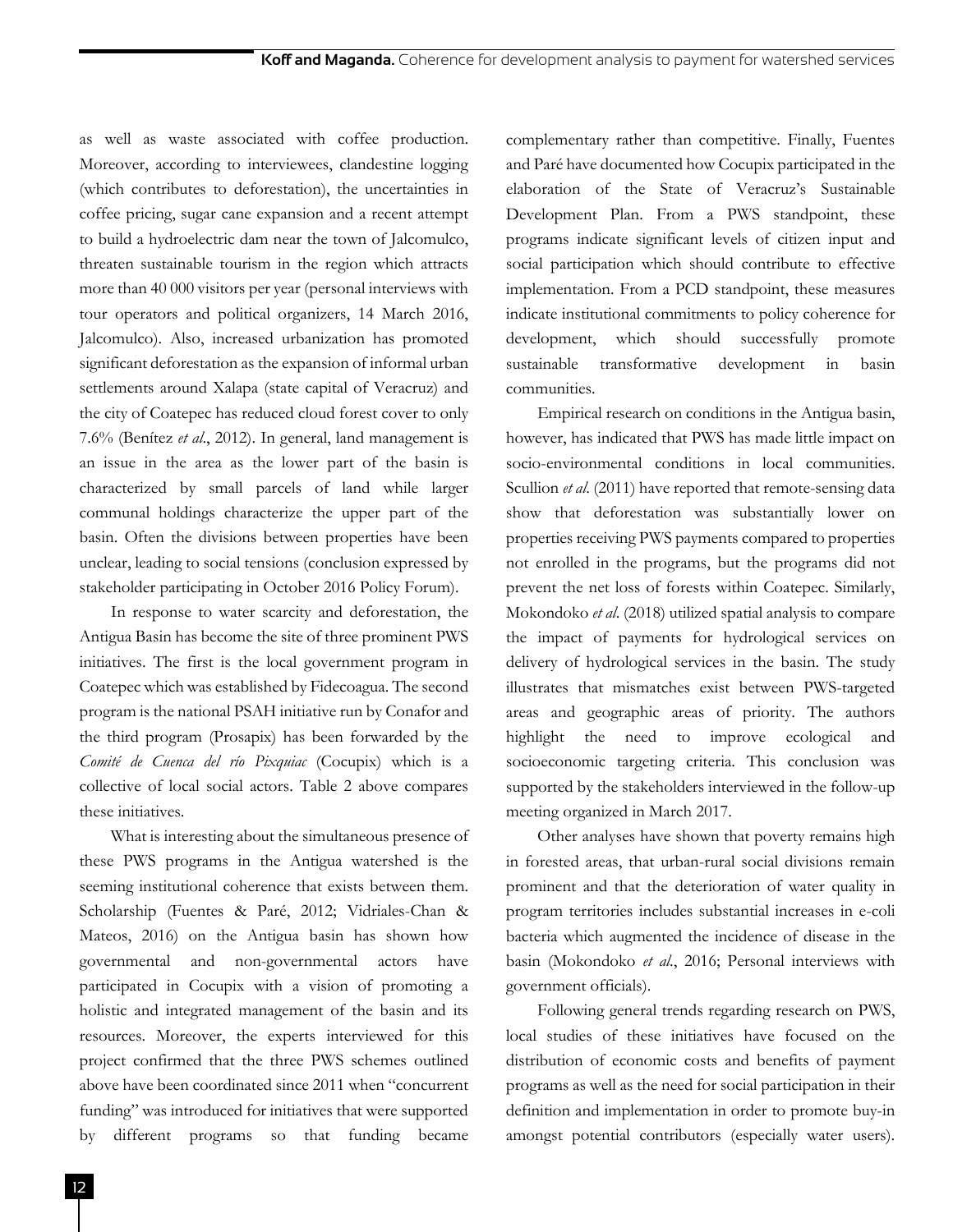

However, a preliminary PCD analysis of these programs based on the viewpoints of stakeholders expressed in the 2016 policy forum and the follow-up meeting in 2017, indicates that economic incentives and political participation are not the only factors that impact the success of these policies. According to the ten participants in these events and the five local experts interviewed for this project, numerous policy incoherences exist which undermine the success of PWS programs, especially in terms of transformative development. These incoherences are outlined in table 3.

| TABLE 3. PCD Analysis of PWS Programs in the Antigua Basin* |  |  |  |
|-------------------------------------------------------------|--|--|--|
|                                                             |  |  |  |

| Typology of incoherence             | Indicator                                                                                                                                                                                                                                                                                                                                                                                                                                                                                                                                                                                          |
|-------------------------------------|----------------------------------------------------------------------------------------------------------------------------------------------------------------------------------------------------------------------------------------------------------------------------------------------------------------------------------------------------------------------------------------------------------------------------------------------------------------------------------------------------------------------------------------------------------------------------------------------------|
| Horizontal Incoherence              | Livestock: No health regulations regarding access to water supplies: contamination;<br>Inadequate health codes regarding infectious diseases; Unclear land governance; Tax issues                                                                                                                                                                                                                                                                                                                                                                                                                  |
| <b>Vertical Incoherence</b>         | CONAFOR backed PHS in Mexico at the expense of Hacienda (Mexico's Treasury<br>Department); CONAFOR maps programs using national data so it defines program areas<br>generally without breaking them down into micro-basins which are represented by<br>municipalities. or the case of SAGARPA which pays subsidies to breed sheep which eat the<br>plants subsidized by CONAFOR                                                                                                                                                                                                                    |
| Internal Incoherence                | Payments are made as subsidies which do not necessarily stimulate local investment in<br>transformative sustainable economies or appropriate infrastructure, thus PWS programs are<br>often undermined by systemic market failure; poorly defined criteria and objectives were<br>confusing to local government; insufficient time and staff to review satellite images of entire<br>region (led to exclusion of some communities). Payments were also delayed or withheld.<br>These actions contributed to a general lack of trust in government which erodes the potential<br>of these programs. |
| Inter-organizational<br>Incoherence | Complicated relationships between ejidos and ejidatarios (especially on security and<br>infrastructure); Issues related to legal bases of NGOs. Some members of ejidos refuse<br>payments because they create problems within families around inheritances. Problems of<br>uniformly implementing programs in communities characterized by ejidos and those<br>dominated by private landowners as there are important structural/cultural differences<br>between ejidos and more general NGOs.                                                                                                     |
| Inter-donor Incoherence             | World Bank is investing USD39.5 × 10 <sup>6</sup> in conservation of coastal basins (Climate change);<br>Nestlé is subsidizing large-scale coffee growers to substitute arabic beans with robusto for<br>instant coffee (impacts ecosystem)                                                                                                                                                                                                                                                                                                                                                        |
| Financial Incoherence               | Because CONAFOR was given responsibility for disbursement of subsidies in 2003 at the<br>end of the fiscal year, the agency had only 3 months to pay 4 x 10 <sup>6</sup> MXN; Payments are small,<br>generally representing less than 3% of recipients' income. Payment schedules are not always<br>respected.                                                                                                                                                                                                                                                                                     |
| Normative Incoherence               | The PHS focuses on conservation which does not resolve the problem of unsustainable<br>economic practices nor address poverty in the region (no transformative development);<br>Marginalization de-prioritized, thus diminishing the transformative impacts of programs which<br>are incoherent with the 2030 Sustainable Development Agenda.                                                                                                                                                                                                                                                      |

\*Multilateral Incoherence is not included in this analysis because this is a domestic case and therefore, it is not applicable.

Source: Table compiled by authors based on policy documents, academic studies and responses of ten stakeholders in the 2016 policy forum organized within the context of the IV Congreso Nacional de Manejo de Cuencas Hidrográficas (IV National Conference on the Management of Hydrographic Basins) held in Xalapa, Mexico, 26-28 October, 2016 and March 2017 follow-up meeting. (see methodological statement).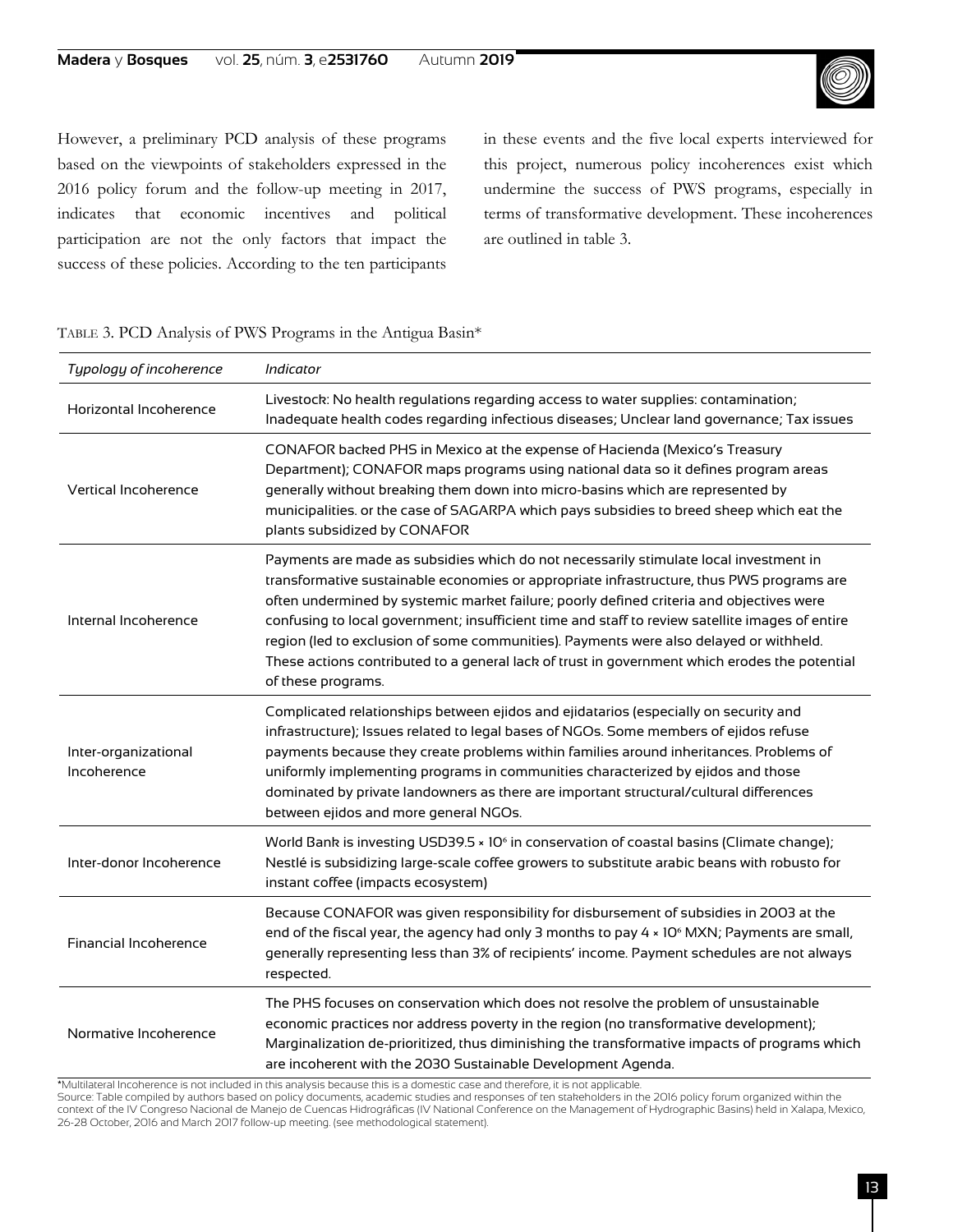In terms of the conservation of the ecosystem, government officials who participated in the policy forum noted that PWS projects are weakened by *horizontal incoherences*, such as the absence of health and sanitation regulations for livestock which contaminate water, thus undermining PWS investments aimed at conserving water quality. Other examples of horizontal incorherences include inadequate public health strategies and contradicting subsidies such as those from Conafor and Sagarpa, as the former (Mexico's Forestry Commission) pays landholders to plant trees on their properties while the latter (Mexico's Agriculture Service) provides subsidies to promote the raising of goats which eat the saplings subsidized by Conafor (personal interview with development official, 23 June 2016, Xalapa). Other incoherences include: 1) *internal incoherence* as PWS programs include payment calendars that are not coherent with project evaluation calendars and different mapping techniques are used by national and local authorities which create mismatched information, 2) *financial incoherence* as the subsidies provided to participants in PWS schemes is reported to be less than 3% of their total income (Scullion *et al*. 2011; 2016 policy forum). Conafor has decided since January 2017 to further reduce both the size of the subsidy and the duration (Deschamps-Ramírez, P., & Madrid-Zubirán, S., 2018), 3) *inter-organizational incoherence* as PWS programs in Mexico do not recognize the important cultural and structural differences between *ejidos* (communally managed agricultural lands) and more general civil society organizations, and 4) *normative incoherence* as PES focuses on conservation of natural resources without significantly addressing social marginalization, thus limiting the long-term transformative impacts of the programs. In fact, participants in the 2016 policy forum highlighted the fact that PWS subsidies do not promote economic transformations towards sustainability, but they have furthered financial dependence on public subsidies of marginalized communities in the basin. All of these incoherences, identified by local government officials and representatives of NGOs in the 2016 policy forum as well as interviewees, undermine the effectiveness or efficiency (or both) of PWS initiatives. Identifying these policy

weaknesses in terms of incoherences already informs policymaking by suggesting where policies face challenges. However, this article contends that PCD analysis can provide a valuable tool for the reduction of policy obstacles that undermine PWS programs, thus, reinforcing their socio-environmental impacts. This is the focus of the discussion section.

### **DISCUSSION**

The scholarship on PWS is rich and varied. However, most analyses of these programs contend that their success or failure depends on how they are designed and implemented within different socio-political contexts (review above). Such conclusions are irrefutable but how can recognition that PWS policies respond differently to different socioeconomic contexts aid progress toward transformative development through PWS initiatives? As such, the literature on PWS does not necessarily provide methodologies for addressing such concerns surrounding the design and implementation of successful PWS policies. This article contends that PCD can make a significant contribution towards the attainment of this objective.

PWS programs attempt to re-establish equilibrium in ecosystems by decreasing pressure on the producers of such services to operationalize their resources for commerce or by eliminating externalities (positive and negative) that promote environmental overexploitation. Moreover, PWS programs aim to address free-rider problems in that consumers of these services are meant to pay for them financially. This economic logic aims to elevate the value and public appreciation of watershed services.

As stated above, the literature on PWS programs has identified numerous policy difficulties that make this task difficult to achieve. This article contends that a PCD methodology would permit stakeholders to identify and categorize those variables that undermine PWS programs in order to isolate problems and address them. As figure 1 above shows, PCD accounts for both internal and external dimensions of policymaking.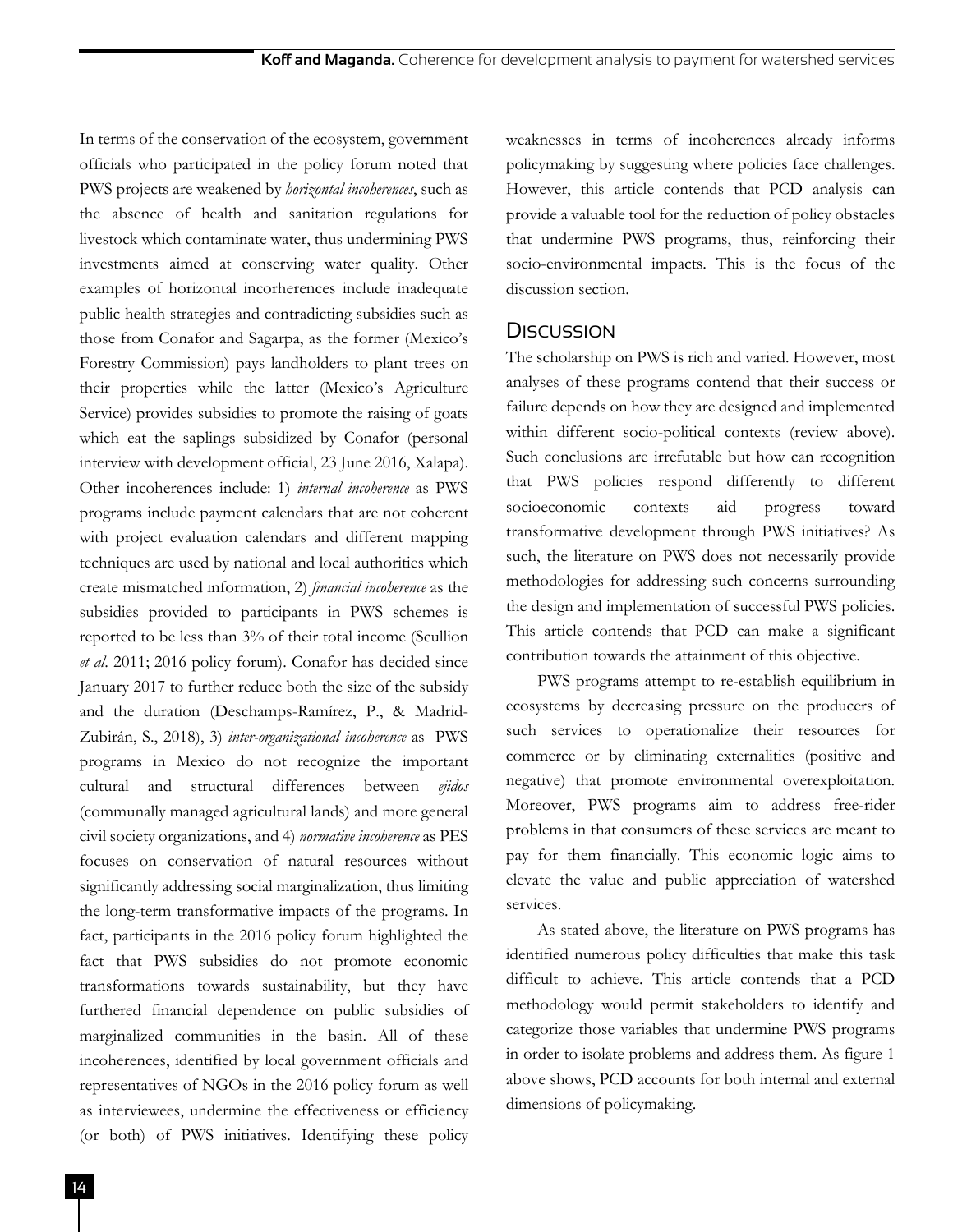#### **Madera** y **Bosques** vol. **25**, núm. **3**, e**2531760** Autumn **2019**



By attempting to establish PWS programs that ensure internal coherence (which can be controlled) and limit external incoherence for sustainable development (which cannot always be controlled), stakeholders can reinforce the transformative potential of these initiatives. Figure 3 illustrates this by applying the PCD methodology presented in figure 1 to PWS in the Antigua basin. The figure 3, based on the discussions held in the 2016 policy forum and 2017 follow-up meeting, illustrates how the PWS programs in the Antigua are generally sound - both administratively and institutionally. For example, the "Conservation of Coastal Basins in the Context of Climate Change" (*Conservación de Cuencas Costeras en el Contexto de Cambio Climático*) (C6) project (which has a broader mandate than the implementation of PWS) unites actors from different institutions in a dialogue aimed at establishing a common vision of integrated basin management. Thus, PWS in this basin is characterized by vertical coherence and internal



#### FIGURE 3. PCD as a model for policy implementation in the Antigua Water Basin.

Source: Figure designed by authors based on responses of ten stakeholders in the 2016 policy forum organized within the context of the IV *Congreso Nacional de Manejo de Cuencas Hidrográficas* (IV National Conference on the Management of Hydrographic Basins) held in Xalapa, Mexico, 26-28 October, 2016 and March 2017 follow-up meeting.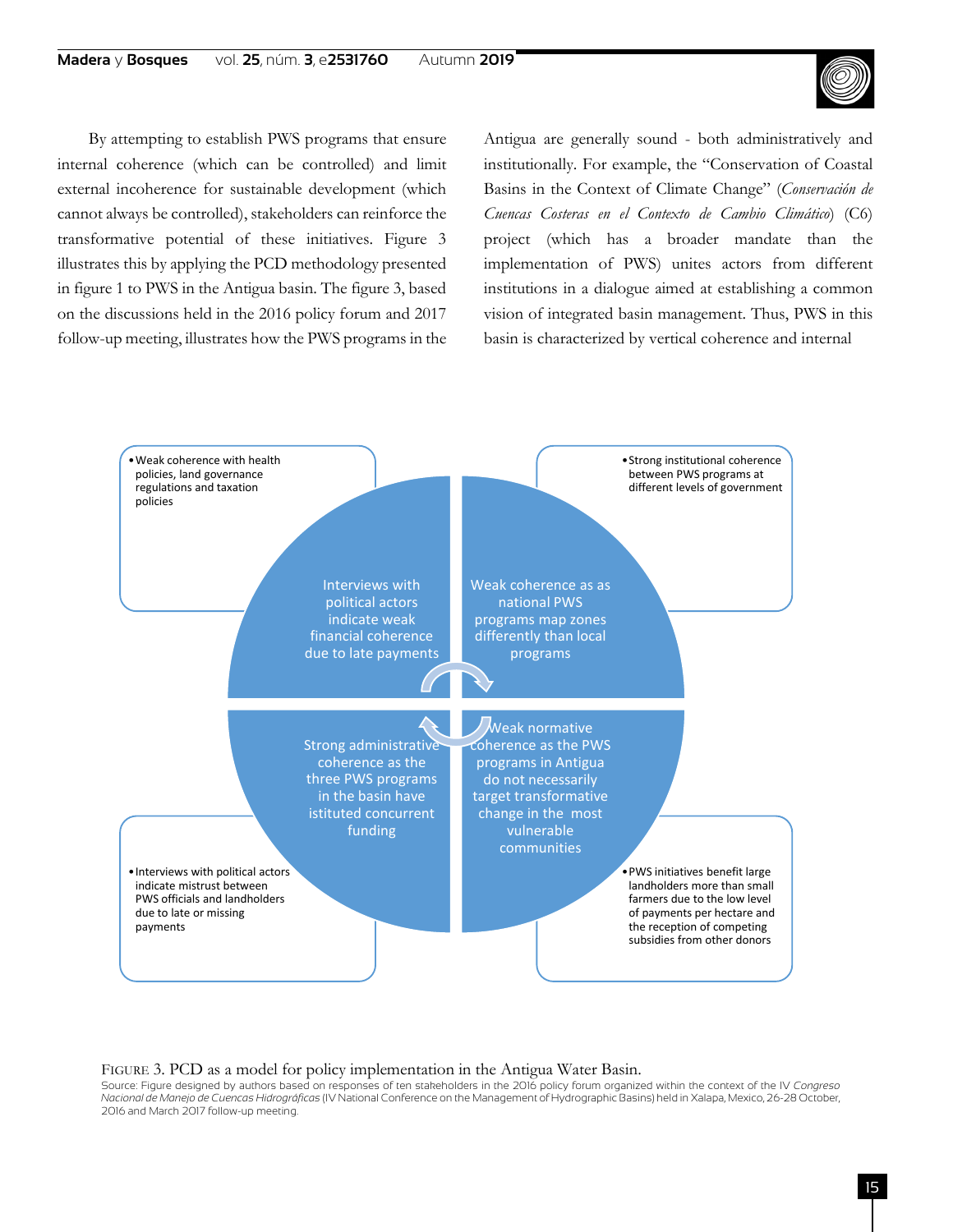coherence in terms of legal and administrative implementation. However, the discussions in the policy forum showed how many PWS initiatives in the basin are characterized by financial incoherence that has spilled over to contribute to important inter-donor, inter-organizational and above all, normative incoherences. This has severely hindered the transformative potential of PWS in the Antigua Basin as financial incoherence has led to dependence on subsidies and the poor management of these subsidies has actually contributed to social marginalization processes. In terms of the external dimensions of PCD, horizontal incoherence is above all visible in relation to health, farming and logging regulations, the latter two of which are also affected by financial incoherence related to subsidies, zoning and taxation. This approach would suggest that more coherent financial approaches to PWS in terms of the size of subsidies, payment calendars, coordination with non-PWS donors and above all, economic development strategies (including other subsidies, zoning and taxation) would reinforce the transformational impact of these initiatives by reducing waste and promoting sustainable livelihoods in target communities rather than subsidy dependence.

## **CONCLUSIONS**

The research presented above has suggested that PWS programs have not been able to promote transformational development consistent with the 2030 Sustainable Development Agenda. Above all, PWS programs remain limited to government payments for resource conservation. Even though this goal is admirable, such approaches actually reinforce the dependence of vulnerable communities on government subsidies, thus undermining the Sustainable Development Goals<sup>1</sup>. Such criticisms of PWS undermine this policy approach to the extent that many critics call for its elimination. This article asks, however, whether such measures would lead us to metaphorically discard the policy baby with the incoherence

bathwater. The literature review above has illustrated how most scholarship on PWS calls for further social participation in the design and implementation of such programs. However, opening poorly designed programs to public input will not improve the efficiency, effectiveness or sustainable impact of such initiatives. Moreover, increased public participation will not necessarily advance the PWS contributions to the transformative development pursued by the SDGs.

The operationalization of PCD as a policy methodology could help us to surpass the current limits of PWS initiatives by identifying specific internal and external mechanisms that undermine PWS programs and the relationships between them. In the case of the Antigua Basin, for example, financial and inter-organizational incoherence that characterizes PWS programs could be addressed through stronger policy partnerships including Conafor (PWS), Sedesol (Mexico's Secretariat for Social Protection, which is responsible for all federal anti-poverty and social development programs), Segarpa, NGOs and *ejidos*. The resulting improved combination of social development programs (Sedesol) with PWS, and integrated approaches to policy definition, implementation (including funding) and evaluation, would establish long-term normative coherence aimed at transformative sustainable development.

This analysis suggests that the establishment of a PCD methodology and the identification of specific policy incoherence mechanisms could provide fruitful bases for the monitoring and evaluation of PWS within specific socio-cultural and environmental contexts, such as river basins as called for in the political and academic literatures on PWS. PCD could also promote systemic comparison of PWS performance through the establishment of a methodological framework for policy comparison. By implementing PCD analysis of PWS, stakeholders can pinpoint specific policy strengths and weaknesses, identify

<sup>1</sup> The NGO, *Senderos y Encuentros para un Desarrollo Autónomo Sustentable* (SENDAS) has begun offering technical assistance and organizing awareness campaigns as part of their communitarian projects, in order to reduce dependence on subsidies in the Antigua basin. These initiatives still are in their initial stages (Policy Forum organized in March 2017)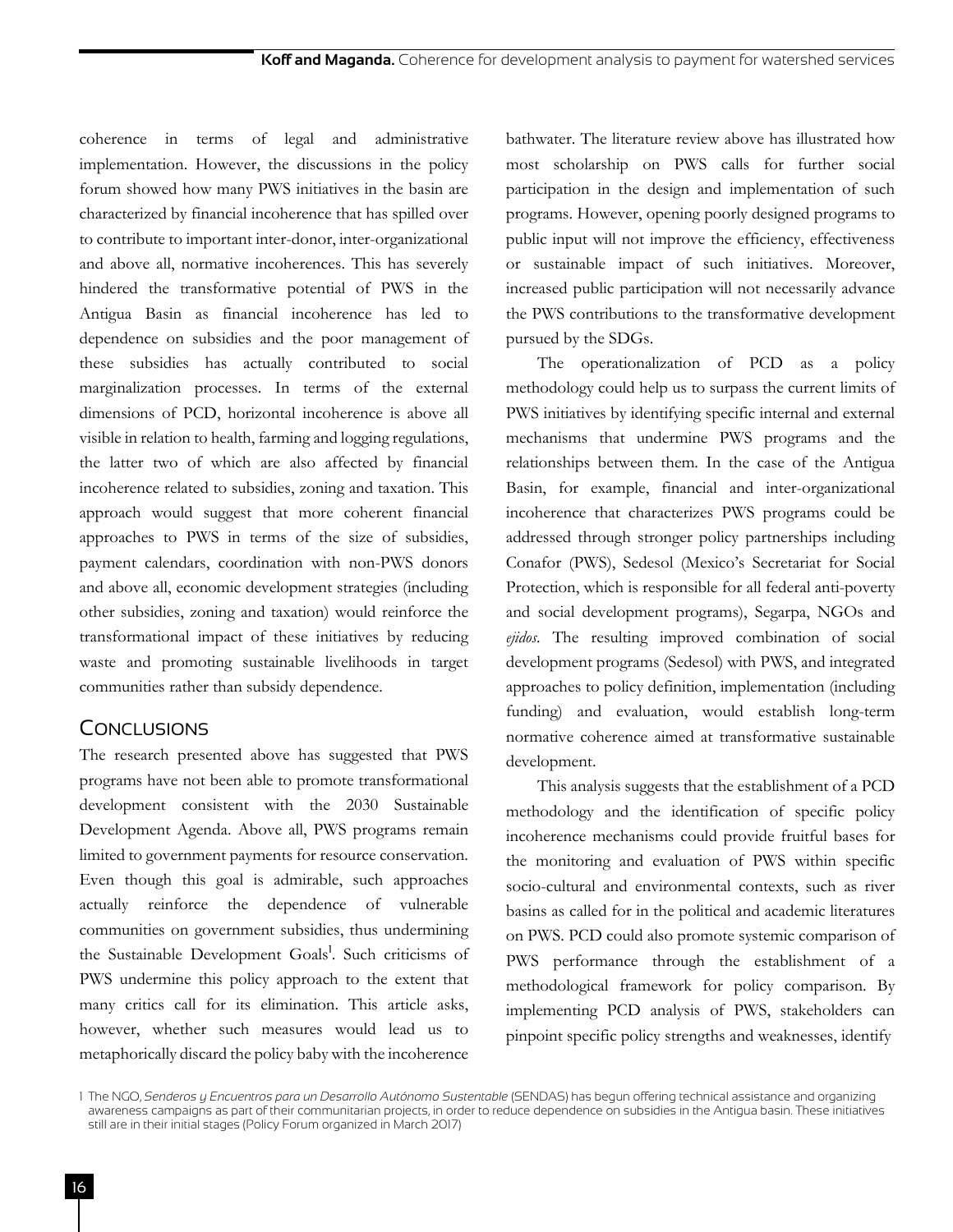specific points of spillover and address them accordingly. Moreover, the application of PCD to PWS initiatives reinforces the operational value of this policy tool, which thus far has been limited to only partial use by certain supranational organizations, such as the OECD and the EU. Finally, the application of PCD to PWS would strengthen the normative value of both instruments because it would further prioritize transformative sustainable development as a policy objective and consequently, the 2030 Sustainable Development Agenda would be the most important beneficiary of this innovative policy approach.

### **REFERENCES**

- Adams, W. M., Aveling, R., Brockington, D., Dickson, B., Elliott, J., Hutton, J., …, & Wolmer, W. (2004). Biodiversity conservation and the eradication of poverty. *Science*, *306*(5699), 1146-1149. doi: 10.1126/science.1097920
- Adger, W. N., Brown, K., Fairbrass, J., Jordan, A., Paavola, J., Rosendo, S., & Seyfang, G. (2003). Governance for sustainability: towards a 'thick'analysis of environmental decision making. *Environment and Planning A*, *35*(6), 1095-1110. doi: 10.1068/a35289
- Alix-Garcia, J., De Janvry, A., & Sadoulet, E. (2005). A tale of two communities: explaining deforestation in Mexico. *World Development*, *33*(2), 219-235. doi: 10.1016/j.worlddev.2004.07.010
- Asbjornsen, H., Mayer, A. S., Jones, K. W., Selfa, T., Saenz, L., Kolka, R. K., & Halvorsen, K. E. (2015). Assessing impacts of payments for watershed services on sustainability in coupled human and natural systems. *BioScience*, *65*(6), 579-591. doi: 10.1093/biosci/biv051
- Benítez, G., Pérez-Vázquez, A., Nava-Tablada, M., Equihua, M., & Álvarez-Palacios, J. L. (2012). Urban expansion and the environmental effects of informal settlements on the outskirts of Xalapa city, Veracruz, Mexico. *Environment and Urbanization*, *4*(1), 149–166. doi: 10.1177%2F0956247812437520
- Berry, K., Saito, L. Kauneckis, D. & Berry, K. (2012). Understanding perceptions of successful cooperation on water quality issues. *Regions & Cohesion*, *2*(2), 57-82. doi: 10.3167/reco.2012.020204
- Boisvert, V., Méral, P., & Froger, G. (2013). Market-based instruments for ecosystem services: institutional innovation or renovation? *Society & Natural Resources*, *26*(10), 1122-1136.
- Börner, J., Baylis, K., Corbera, E., Ezzine-de-Blas, D., Honey-Rosés, J., Persson, U.M., & Wunder, S. (2017). The effectiveness of

payment for environmental services. *World Development*, *96*, 359- 374. doi: 10.1080/08941920.2013.820815

- Boyd, J. & Banzhaf, H.S. (2006). *What are ecosystem services? The need for standardized environmental accounting units*. SSRN papers. Resources for the Future, Discussion Paper No. RFF DP 06-02. doi: 10.1016/j.ecolecon.2007.01.002
- Brundtland Commission. (1987). *Our common future*. Oxford: Oxford University Press.
- Proyecto Conservación de Cuencas Costeras en el Contexto del Cambio Climático [C6]. (2017). Plan de Acción de Manejo Integral (PAMIC) Cuenca del Río Jamapa, 1ª Edición junio 2017. Interinstitutional Project C6 "Cuencas Costeras", by SEMARNAT, CONANP, CONAFOR, INECC, FMCN, FMAM & FGM. http://www.c6.org.mx/wpcontent/uploads/2017/06/JAM-PAMIC-web9Jun17baja.pdf (accessed 10 September 2018)
- Carbone, M. (2008). Mission Impossible: The European Union and Policy Coherence for Development. *Journal of European Integration*, *30*(3), 323-342. doi: 10.1080/07036330802144992
- Carbone, M. & Keijzer, N. (2016). The European Union and policy coherence for development: Reforms, results, resistance. *The European Journal of Development Research*, *28*(1), 30-43. doi: 10.1057/ejdr.2015.72
- Carpenter, S.R., Mooney, H.A., Agard, J., Capistrano D., DeFries, R.S., Díaz, S., Dietz, T., Duraiappah, A.K., Oteng-Yeboah, A., Miguel Pereira, H., Perrings, C., Reid, W.V., Sarukhan, J., Scholes R.J. & Whyte. A. (2009). Science for managing ecosystem services: Beyond the Millennium Ecosystem Assessment, *PNAS 2009*, *106*(5), 1305-1312*;* doi: 10.1073/pnas.0808772106
- CEPS. (2006). *Policy Coherence for Development in the EU Council: Strategies for the Way Forward*. Brussels: CEPS.
- Corbera, E., Soberanis C.G. & Brown K. (2009). Institutional dimensions of Payments for Ecosystem Services: An analysis of Mexico's carbon forestry programme. *Ecological Economics*, *68*(3), 743-761. doi: 10.1016/j.ecolecon.2008.06.008
- Costanza, R., Daly, L., Fioramonti, L., Giovannini, E., Kubiszewski, I., Mortensen, L. F. & Wilkinson, R. (2016). Modelling and measuring sustainable wellbeing in connection with the UN Sustainable Development Goals. *Ecological Economics*, *130*, 350- 355. doi: 10.1016/j.ecolecon.2016.07.009
- Costanza, R., de Groot, R., Sutton, P., van der Ploeg, S., Anderson, S., Kubiszewski, I., Farber, S. & Turner, R. (2014). Changes in the global value of ecosystem services. *Global Environmental Change*, *26*, 152-158. doi: 10.1016/j.gloenvcha.2014.04.002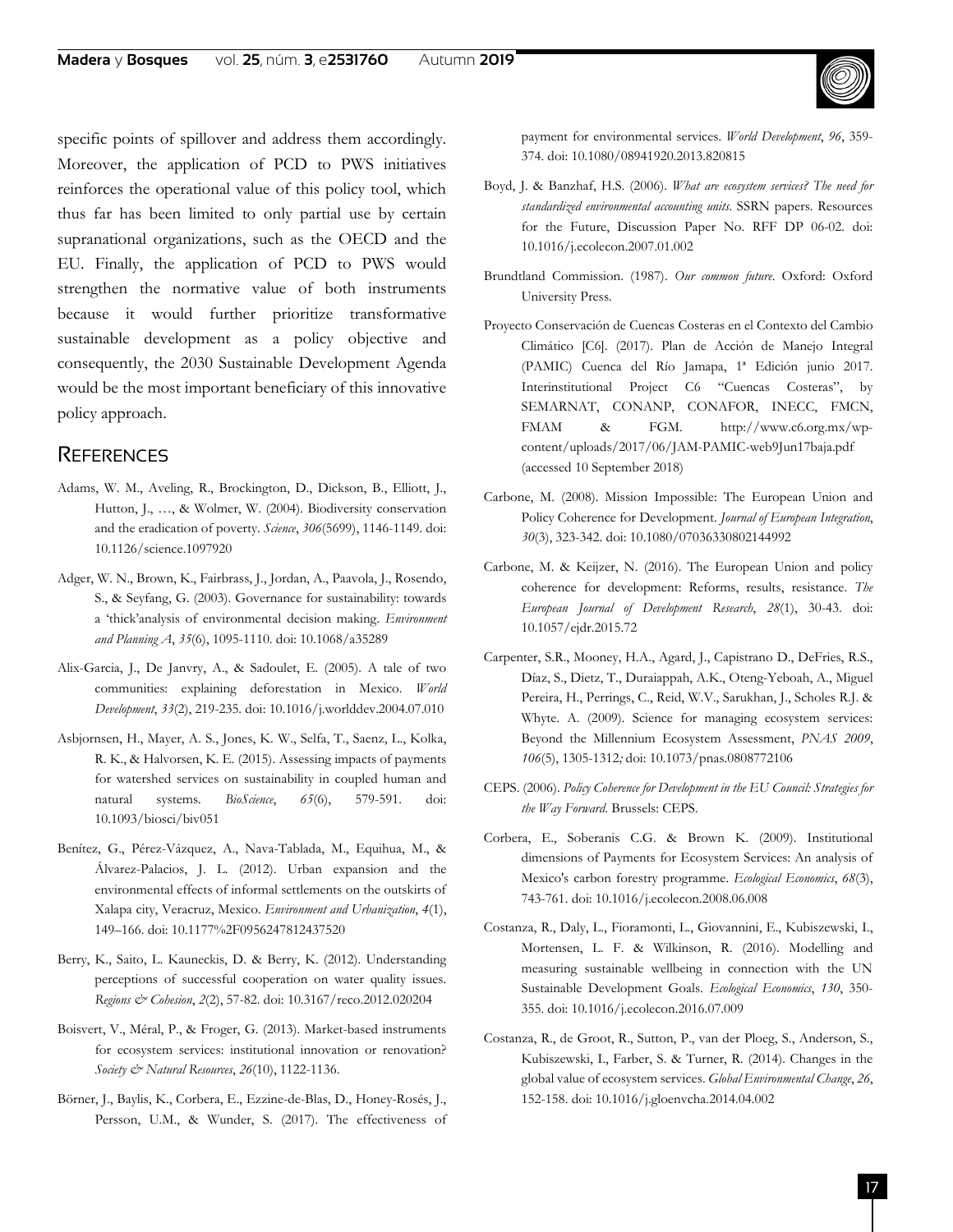- Cotler H., Garrido, A., Bunge, V. & Cuevas, M.L. (2010). Las cuencas hidrográficas de México: Priorización y toma de decisiones. In *Las cuencas hidrográficas de México: diagnóstico y priorización*, ed. H. Cotler. pp. 210-215. Instituto Nacional de Ecología-Fundación Gonzalo Río Arronte I.A.P. México D.F., México.
- Deschamps-Ramírez, P. & Madrid-Zubirán, S. (2018). *Subsidios forestales sin rumbo. Apuntes para una política en favor de las comunidades y sus bosques*. Consejo Civil Mexicano para la Silvicultura Sostenible, AC. http://www.ccmss.org.mx/wp-content/uploads/2018/12 /Subsidios-forestales-sin-rumbo\_2010\_2017.pdf (accessed 15 December 2018)
- European Commission (2007). *EU Report on Policy Coherence for Development*. Brussels: European Commission COM 545.
- European Commission (2010). *Policy Coherence for Development Work Programme 2010-2013*. Brussels: European Commission, SEC, 2010, 421.
- European Commission (2011). *EU 2011 Report on Policy Coherence for Development*. Brussels: European Commission, SEC, 1627.
- European Union (2007). *The European Consensus for Development 2006*. Joint declaration by the Council and the representatives of the governments of the Member States meeting within the Council, the European Parliament and the Commission on the development policy of the European Union entitled "The European Consensus" [Official Journal C 46 of 24.2.2006]. https://eur-lex.europa.eu/legal-content/EN/TXT/HTML/?uri =LEGISSUM:r12544&from=EN (accessed 15 January 2019)
- Ferraro, P. & Kiss, A. (2002). Direct payments to conserve biodiversity. *Science*, *298*, 1718–1719. doi: 10.1126/science.1078104
- Fuentes-Pangtay, T. (2009). *Análisis de los programas de pago o compensación por servicios ambientales en la cuenca del Pixquiac. Fortalezas y debilidades en el contexto local.* México: Sendas A.C.
- Fuentes-Pangtay, T. & L. Paré. (2012). El Comité de cuenca del río Pixquiac: ensayos para crear una plataforma social de cogestión y su instrumento de financiamiento. In *Al filo del agua: cogestión de la subcuenca del río Pixquiac* (pp. 192-218), L. Paré & P. Gerez (Eds.). Mexico D.F.: Juan Pablo Editores.
- Garbach, K., Lubell, M., & DeClerck, F.A. (2012). Payment for ecosystem services: the roles of positive incentives and information sharing in stimulating adoption of silvopastoral conservation practices. *Agriculture, ecosystems & environment*, *156*, 27-36. doi: 10.1016/j.agee.2012.04.017
- García Romero, H. (2012). Payments for Environmental Services: Can They Work?
- The Case of Mexico. *Field Actions Science Reports*, Special Issue 6. http://factsreports.revues.org/1711
- Gómez-Baggethun, E., De Groot, R., Lomas, P. L., & Montes, C. (2010). The history of ecosystem services in economic theory and practice: from early notions to markets and payment schemes. *Ecological economics*, *69*(6), 1209-1218. doi: 10.1016/j.ecolecon.2009.11.007
- Hoebink, P. (1999). Coherence and development policy: the case of the European Union. In: *Policy coherence in development co-operation* (pp. 323-345)*,* J. Foster & O. Stokke (Eds.). London: Frank Cass.
- Jones, K., Avila Foucat, S., Pischke, E., Salconea, J., Torrez, D., Selfa, T., & Halvorsen, K. E. (2019). Exploring the connections between participation in and benefits from payments for hydrological services programs in Veracruz State, Mexico. *Ecosystem Services*, *35*, 32-42. doi: 10.1016/j.ecoser.2018.11.004
- Jordan, A. (2008). The governance of sustainable development: taking stock and looking forwards. *Environment and planning C: Government and policy*, *26*(1), 17-33. doi: 10.1068%2Fcav6
- Kazcynski, V. & Fluharty, D. (2002). European policies in West Africa: who benefits from fisheries agreements? *Marine Policy*, *26*, 75-93. doi: 10.1016/S0308-597X(01)00039-2
- King, C., Stillwell, A., Twomey, K., & Webber, M. (2013). Coherence between water and energy policies. *Natural Resources Journal*, *53*, 117-215.
- Koff, H. (2017). Diaspora philanthropy in the context of Policy Coherence for Development: Implications for the post-2015 Sustainable Development Agenda. *International Migration*, *55* (1), 5–19*.* doi: 10.1111/imig.12277
- Koff, H. (2016). Reconciling competing globalizations through regionalisms? Environmental security in the framework of expanding security norms and narrowing security policies, *Globalizations*, *13*(6), 664-682. doi: 10.1080/14747731.2015.1133044
- Koff, H., Equihua-Zamora, M., Maganda, C., & Perez-Maqueo, O. (2016). Ecosystem integrity and policy coherence for development: Tools aimed at achieving balance as the basis for transformative development. *Regions & Cohesion*, 6(3), 77-92. doi: 10.3167/reco.2016.060304
- Koff, H. & Maganda, C. (2016). The EU and the human right to water and sanitation: Normative coherence as the key for transformative change. *European Journal for Development Research*, *28*(1), 90-110. doi: http://dx.doi.org/10.1057/ejdr.2015.77
- Kosoy, N., Martinez-Tuna, M., Muradian, R., & Martinez-Alier, J. (2007). Payments for environmental services in watersheds: Insights from a comparative study of three cases in Central America. *Ecological economics*, *61*(2), 446-455. doi: 10.1016/j.ecolecon.2006.03.016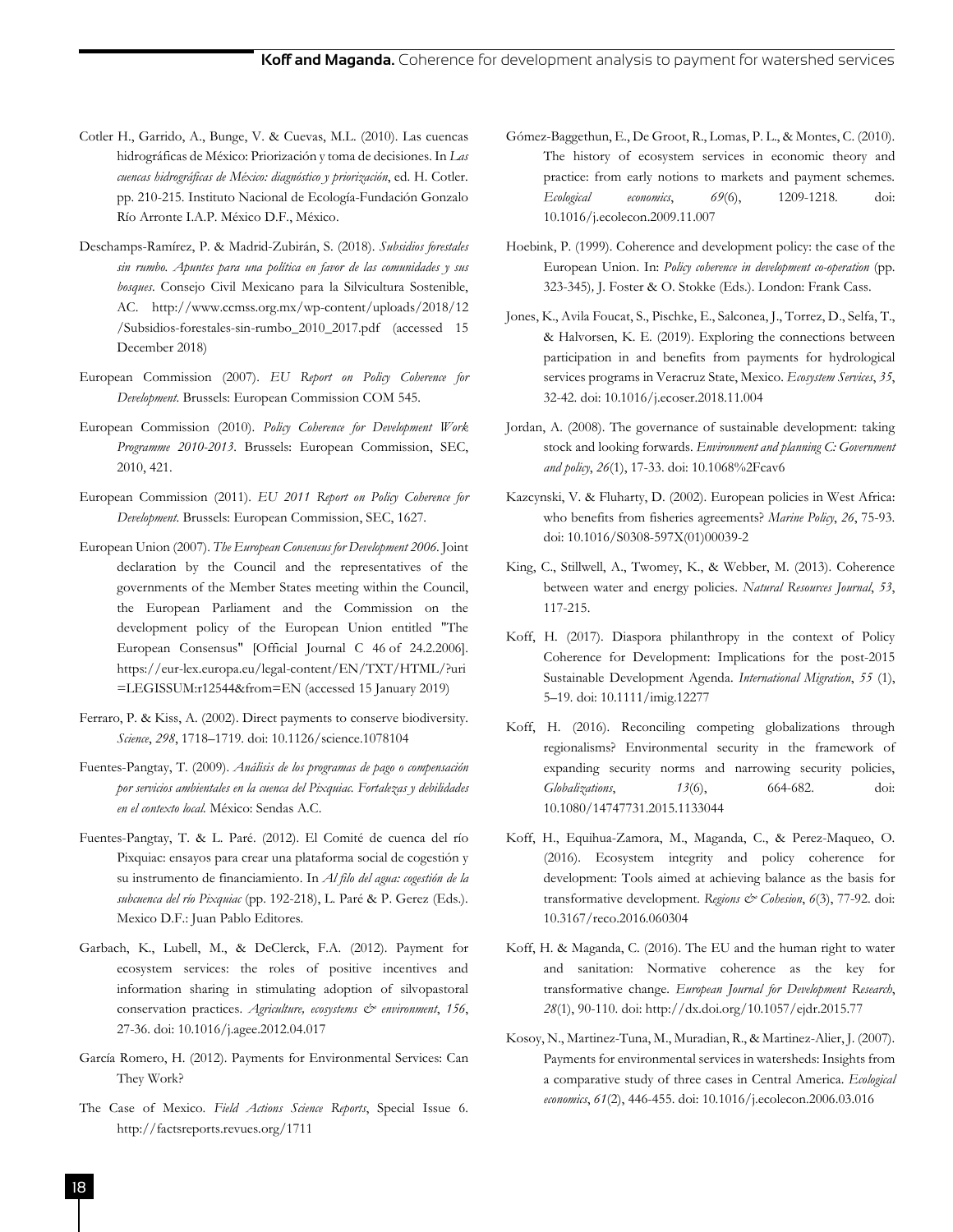- Laakso, L., Kivimäaki, T., & Seppäanen, M. (2007). *Evaluation of Coordination and Coherence in the application of Article 96 of the Cotonou Partnership Agreement*. Amsterdam: Aksant Academic Publishers.
- León, C., Bauche, P., Graf, S., Cortina, S., & Frausto, J. M. (2012). Replicating policy that works: Payment for environmental services in Mexico. *Solutions*, *3*(5), 82-88.
- Marks, G. (1993). Structural policy and multi-level governance in the EC. In A. Cafruny & G. Rosenthal (Eds.), *The state of the European*  community: The maastricht debate and beyond (pp. 391-411). Boulder, CO: Longman.
- Martens, J. (2015). Benchmarks for a truly universal Post-2015 Agenda for Sustainable Development. *Regions & Cohesion*, *5*(1), 73-94. doi: 10.3167/reco.2015.050105
- Matthews, A. (2008). The European Union's Common Agricultural Policy and Developing Countries: The Struggle for Coherence. *Journal of European Integration*, *30*(3), 381-399. doi: 10.1080/07036330802141998
- Mayrand K. & Paquin, M. (2004). *Payments for environmental services: A survey and assesment of current schemes*. Montreal: Unisfera International Centre for the Commission of Environmental Cooperation of North America.
- Milder, J., Scherr, S., & Bracer, C. (2010). Trends and future potential of payment for ecosystem services to alleviate rural poverty in developing countries. *Ecology and Society*, *15*(2).
- Millán, N. (2015). Un análisis de la Agenda Post 2015 desde la perspectiva de la coherencia de políticas. *Relaciones Internacionales*, *28*, 81-104.
- Mokondoko, P. & Manson, R. (2010). Valoración de servicios ambientales hidrológicos: Caso río la Antigua. *Ciencia, Tecnología e Innovación para el Desarrollo de México*, *3*(62), 26 de septiembre.
- Mokondoko, P., Manson R., & Pérez-Maqueo, O. (2016). Assessing the service of water quality regulation by quantifying the effects of land use on water quality and public health in central Veracruz, Mexico. *Ecosystem Services*, *22*, 161-173. doi: 10.1016/j.ecoser.2016.09.001
- Mokondoko, P., Manson, R., Ricketts, T. H., & Geissert, D. (2018). Spatial analysis of ecosystem service relationships to improve targeting of payments for hydrological services. *PLOS ONE*, *13*(2) 1-27. doi: 10.1371/journal.pone.0192560
- Muradian, R. (2013). Payments for ecosystem services as incentives for collective action. *Society & Natural Resources*, *26*(10), 1155-1169.
- Nava-López, M., Selfa, T., Cordoba, D., Pischke, E., Torrez, D., Ávila-Foucat, S., Halvorsen, K. E., & Maganda, C. (2018). Decentralizing payments for hydrological services programs in

Veracruz, Mexico: Challenges and implications for long-term sustainability. *Society & Natural Resources*, *31*(12), 1389-1399. doi: 10.1080/08941920.2018.1463420

- Nilsson, M., Zamparutti, T., Petersen, J.E., Nykvist, B., Rudberg, P., & McGuinn, J. (2012). Understanding Policy Coherence: Analytical Framework and Examples of Sector–Environment Policy Interactions in the EU. *Environmental Policy and Governance*, *22*(6), 395–423. doi: 10.1002/eet.1589
- Organisation for Economic Co-operation and Development [OECD] (2009). *Building Blocks for Policy Coherence for Development*. Paris: OECD.
- Organisation for Economic Co-operation and Development [OECD] (2012). *Meeting summary record*. Meeting of the National Focal Points for Policy Coherence for Development. (SG/PCD/M(2012)1). Paris, France: OECD.
- Organisation for Economic Co-operation and Development [OECD] (2014). *Evaluaciones de la OCDE sobre el desempeño ambiental: México 2013, Análisis de los resultados medioambientales*. Paris: OECD Publishing. doi.org/10.1787/9789264189188-es
- Pagiola, S., Landell-Mills, N., & Bishop, J. (2002). Market-based mechanisms for forest conservation and development. In S. Pagiola, N. Landell-Mills, & J. Bishop (Eds.), *Selling forest environmental services*. London: Earthscan.
- Paré, L. & Gerez, P. (2012). *Al filo del agua: cogestión de la subcuenca del río Pixquiac, Veracruz*. Mexico, D.F.: UNAM.
- Pilke, R. & Stocchetti, M. (2016). Inequality and poverty: The ill-fitting pieces in the EU's development partnerships. *Regions & Cohesion*, *6*(1), 1-22. doi: 10.3167/reco.2016.060101.
- Redford, K. H. & Adams, W.M. (2009). Payment for ecosystem services and the challenge of saving nature. *Conservation Biology*, *23*(4), 785- 787. doi: 10.1111/j.1523-1739.2009.01271.x
- Rodríguez Camargo, N. R. (2015). *Análisis del costo de oportunidad de la tierra en la subcuenca del Ría Pixquiac, Una aproximacíon del valor económico de los servicios ambientales hidrológicos como mecanismos para la conservación*. Masters thesis, Universidad Veracruzana, Xalapa, Veracruz, Mexico.
- Rodríguez de Francisco, J. C., Budds, J., & Boelens, R. (2013). Payment for environmental services and unequal resource control in Pimampiro, Ecuador. *Society & Natural Resources*, *26*(10), 1217- 1233. doi: 10.1080/08941920.2013.825037
- Rolón Sánchez, E. (2009). Situación actual y futura de los pagos por servicios ambientales en México: el caso de hidrológicos. Retrieved form http://www.inecc.gob.mx/descargas/con\_eco /2009\_sem\_ser\_amb\_pres\_03\_erolon.pdf